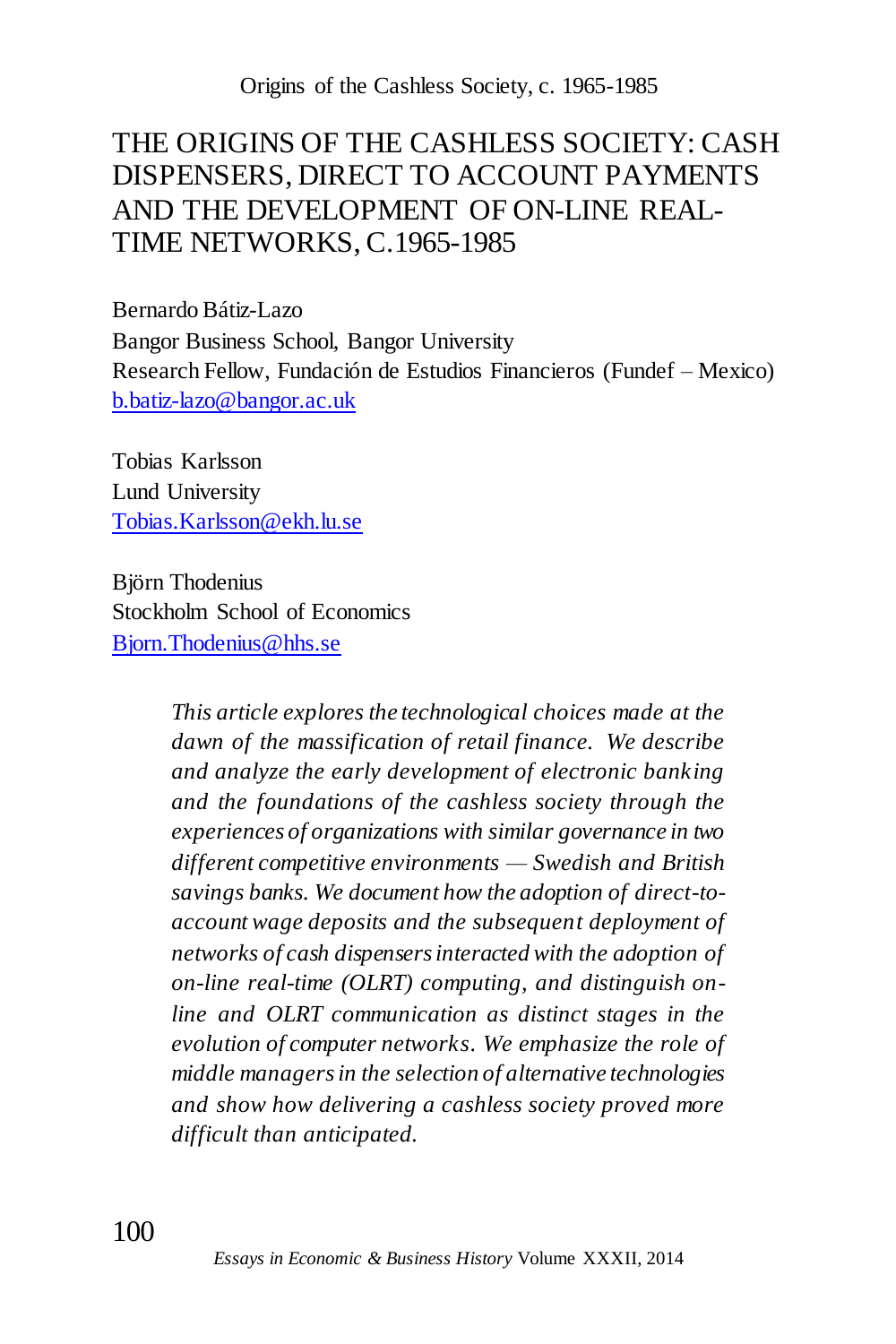By the mid-1960s bankers in Europe and North America were already familiar with the idea that the interconnection of computer systems could deliver a cashless society.<sup>1</sup> Simultaneously, they had to deal with the practical problems of managing an increasing number of customers because, at the time most "bank customers were paid weekly and at Friday lunchtime they flooded into branches to raise money for the weekend. The result was often chaotic with long queues and delays and the need for extra cashiers." <sup>2</sup>

Almost half a century later, it is claimed that not even the homeless in Sweden accept cash.<sup>3</sup> A cashless society requires the digitalization of activities inside and outside financial institutions. Initial steps in the digitalization of retail payments and the massification of retail finance relied on an ensemble of organizational processes and emergent technologies, in particular the successful deployment of direct-to-account payments and cash dispensers. This article maps the early development of these technologies in two competitive environments: Sweden and the United Kingdom.

One reason for considering these two countries is that Richard Grossman selects them as worthy of in-depth analysis in his history of commercial banking.<sup>4</sup> In this paper we take stock of Grossman's approach while also departing from the predominant view in financial history, which documents the experiences of commercial banks, by exploring organizational changes associated with the automation of notfor-profit financial institutions in the UK and Sweden. In this regard and according to a contemporary account by Richard Sprague, the view of US regulators participating in the creation of an electronic fund transfer system in the mid-1970s was informed by developments in Europe and most notably those around the cash-dispenser networks of British and Swedish savings banks.<sup>5</sup> Our approach thus enables an international comparison of the evolution of the same technologies and an organizational form with similar corporate governance in two distinct competitive environments. The result is a detailed account of how two loose federations came together to achieve scale and scope economies, contest retail banking markets and thereby overcome the apparent advantages of large, diversified financial institutions in the use and application of computer technology.<sup>6</sup> We also contribute to the debate

*Essays in Economic & Business History* Volume XXXII, 2014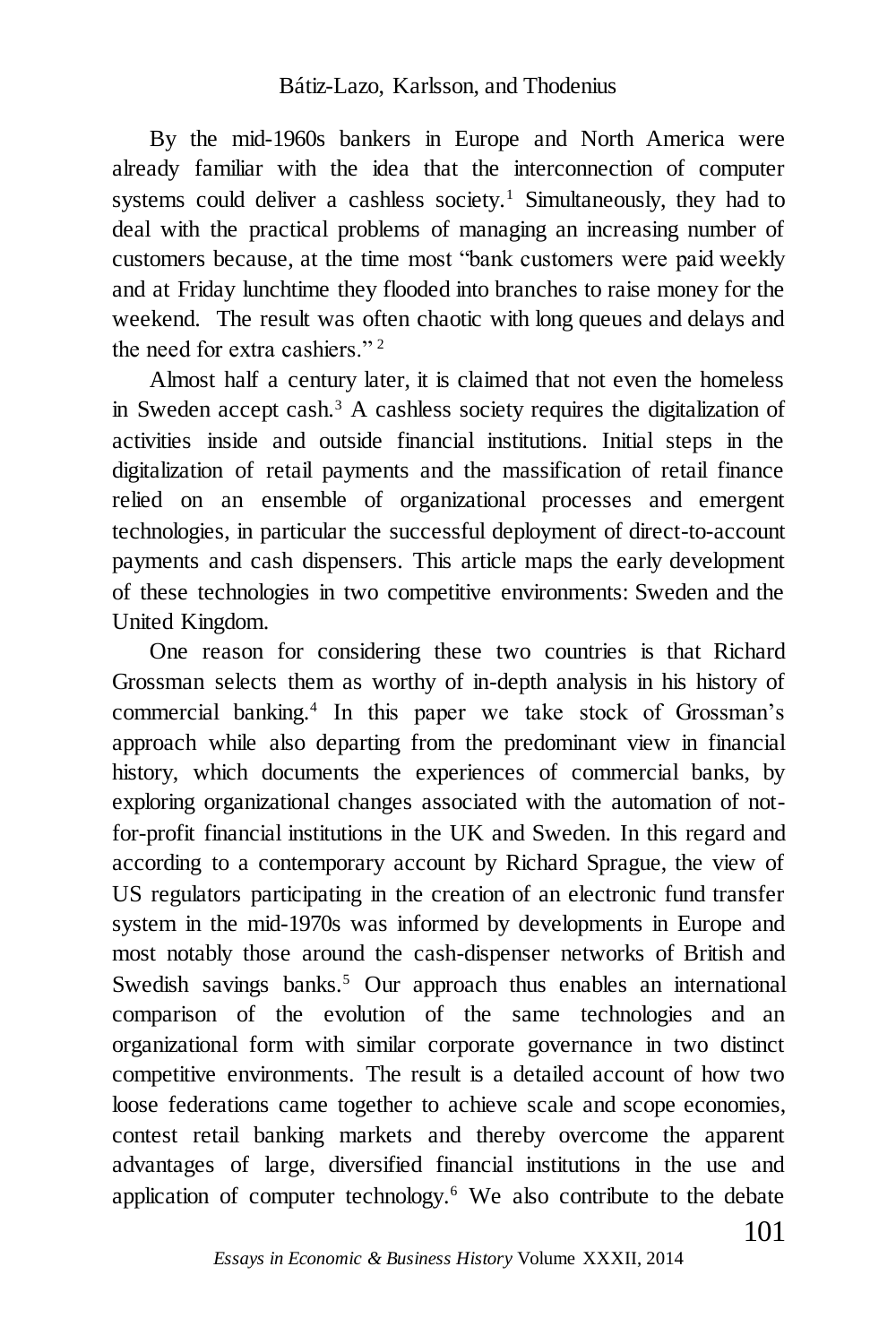concerning the impact of "thicker markets", reduced transaction costs and greater relative income in the late twentieth century on the Chandlerian firm.<sup>7</sup>

Our comparison also departs from the predominant view in financial history, by contributing to a growing number of studies documenting the process of office automation of financial institutions. These studies emphasize the underlying infrastructure that supported computerization and digitalization of financial markets and institutions.<sup>8</sup> However, little attention has been paid to the question as to how applications of computer technology were used for building networks of information within retail financial markets, and how this, in turn, promised to deliver a cash-free economy.

Here we follow the approach of Yates in studying organizations, rather than individuals, as users of computers.<sup>9</sup> But we must not forget that organizations consist of people, and institutions exist within the minds of individuals and are reproduced and enacted in their daily interactions. Hence it is also important to consider the role of different occupational groups and practices in the evolution of computer use.<sup>10</sup> This approach requires us to combine several distinct perspectives<sup>11</sup> and, in turn, highlights the importance of middle managers in shaping technological decisions. Here we follow Bernardo Bátiz-Lazo and Thomas Haigh in adopting what might be called "history from the middle out", in which technical experts and junior managers located deep within the organizational chart of a large, chaotic network of small and medium-sized banks attempt to reshape their structure, culture and practices to their own advantage.<sup>12</sup> The introduction of computer technology provided a powerful tool for the rise of a new, technocratic class within British and Swedish savings banks. Managers in both organizational forms had similar incentives to adopt computer technology, but as will be evident below, each group found different solutions to similar challenges.

102 Also of importance to our story is the adoption of on-line real-time (OLRT) computing during the 1960s and 1970s in the context of a possible cash-free society (which was forecast on the back of emerging networks of cash dispensers during the 1970s and 1980s). OLRT systems are based on the notion of synchronous communication. The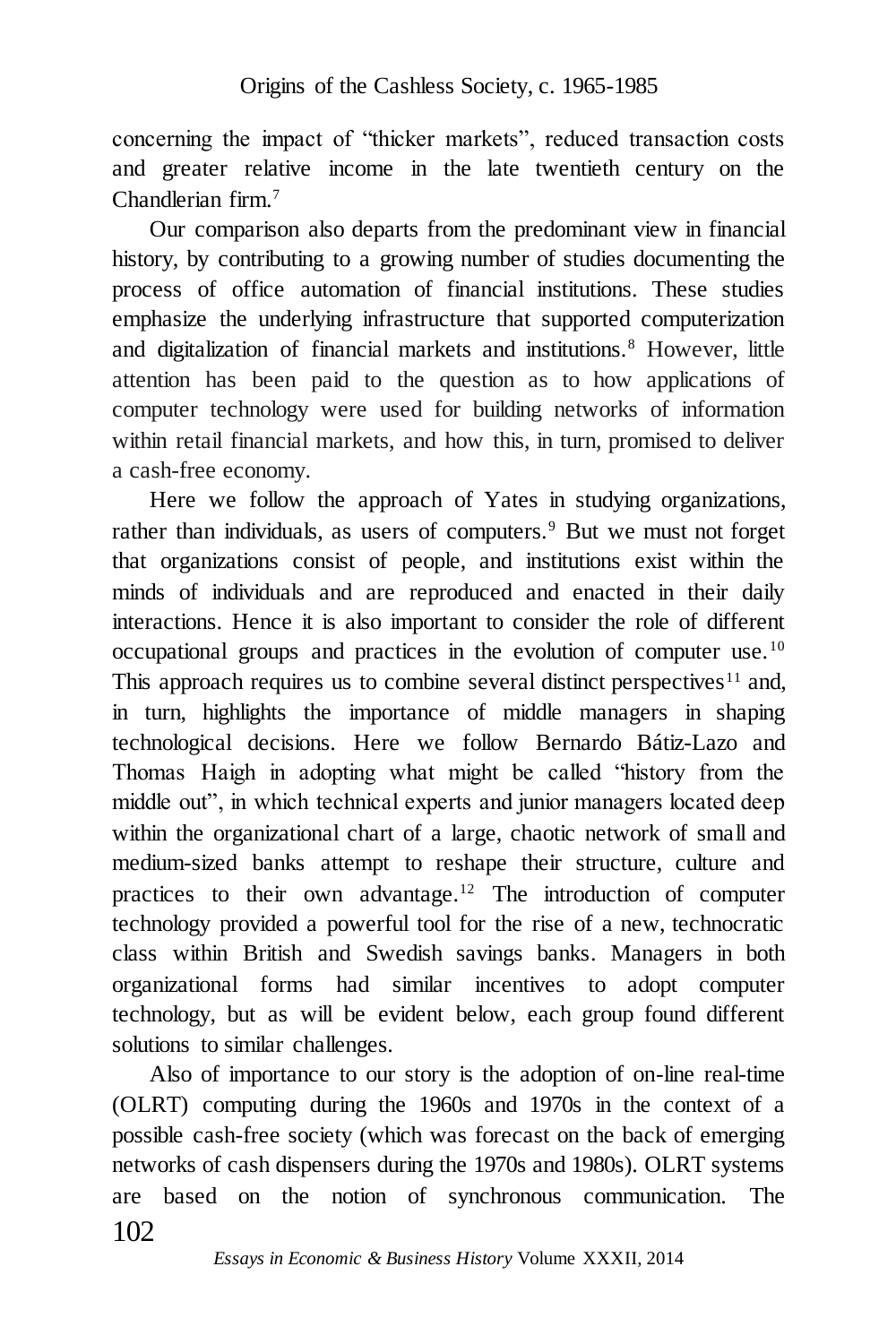predominant approach is to consider the development of OLRT systems in a single move but this process was less straightforward for banks, as Ian Martin shows.<sup>13</sup> Computer technology (and specifically cash dispensers) decoupled the concurrence in time and space of humans as providers and recipients of retail financial services, by offering a device that was more than a simple calculating machine but could follow the same set of rules as the bank teller. However, early cash dispensers operated off-line or updated central records in batch processes,<sup>14</sup> that is, they were at best on-line but certainly asynchronous computer systems. Such a proposition was unacceptable for the savings banks, because regulatory constraints inhibited their ability to offer overdraft facilities. Hence a growing customer base required savings banks to achieve full OLRT interconnection between cash withdrawal and central records at the moment of the transaction. Without this, cash dispensing involved some form of human intervention. Accordingly it is full OLRT that distinguishes the cash-dispensing machine from the automated teller machine (ATM).<sup>15</sup> Therefore in retail finance there were important legal, accounting, organizational, and final-user implications of OLRT. As a result, our research suggests there are specific conditions inside banking organizations that require considering on-line (OL) and OLRT as two distinct stages of development in the adoption of computer technology. Our research also documents how European financial intermediaries were active in shaping technological change in the process of the diffusion of OLRT computing and cash dispensers.

The remainder of this paper proceeds as follows. The next section provides background material relating to the origins and growth of savings banks in Britain and Sweden. The third section details the computerization of savings banks, focusing on how the introduction of direct-to-account wage deposit was the trigger for the computerization of Swedish savings banks, while the decimalization of sterling was the key event in Britain. The fourth section describes the adoption of OLRT computing and cash dispensers. In documenting the adoption of computers and cash dispensers we describe events in chronological order, typically placing those in Sweden before those in Britain. Moreover, we document how these developments were intertwined with those of two engineering companies, namely Speytec (later purchased by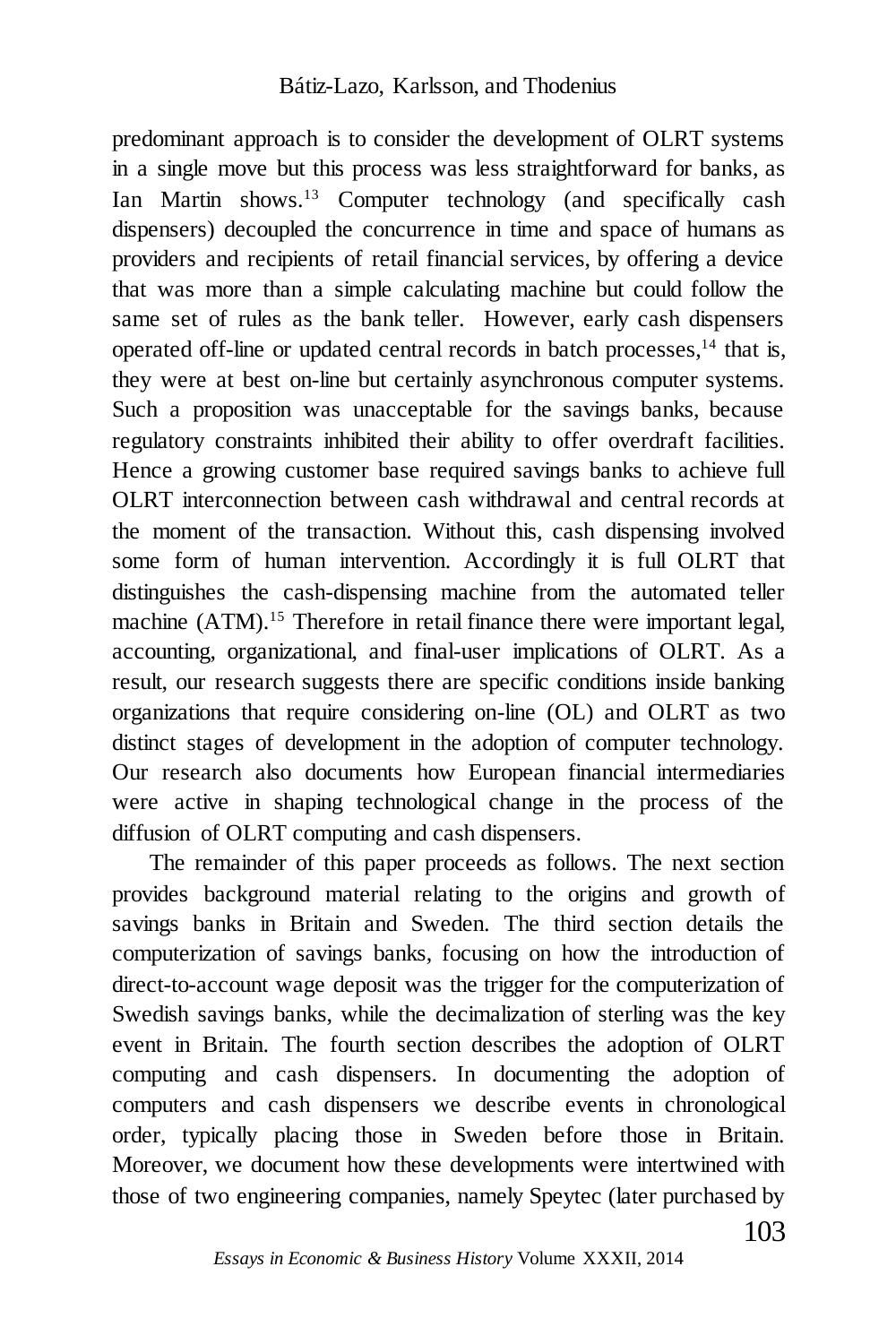Burroughs) in the UK and Metior (later becoming Asea-Metior) in Sweden. The fifth and final section offers a comparison of similarities and differences between the Swedish and British experience, as well as our conclusions.

# **Common origins**

## *Trustee savings banks*

Savings banks date back to 1810 in Scotland, from where they expanded to other European nations during the nineteenth century while building upon ideas about creating habits of thrift within the proletariat.<sup>16</sup> There were different forms of savings banks in the UK (including the National Security Savings Bank system and the Post Office Savings Bank, later called National Savings Bank), but our research only deals with the largest number of similar organizations, namely the so-called trustee savings banks (TSBs).

The governance of the savings banks was different from other corporate bodies because there was no ultimate owner, while deposits were invested in low-risk (government) securities rather than used to provide loans. 17 The funds and operation of the savings banks were under the control of voluntary managers or trustees (hence the roots of the TSB acronym), none of whom was to derive any benefit from that office.<sup>18</sup> There were 231 TSBs in the UK at the end of the nineteenth century.<sup>19</sup> Most remained as a series of autonomous entities, many of them 'unit banks' (where the whole organization was encapsulated within the premises of a single retail office) as late as 1970.

Since 1817 in England (and 1835 in Scotland), accumulated deposits had to be invested in government debt (through the Commissioners for the Reduction of National Debt),<sup>20</sup> while the Savings Bank Act of 1891 curtailed early attempts to broaden their activities. It was not until 1965 that the TSB was allowed to issue current accounts, undertake the payment of utility bills and safeguard securities and valuables. Regulatory changes, therefore, limited the potential diversification of the British savings banks' investment portfolios and curtailed opportunities for direct lending to retail customers, while their business remained in collecting low-volume deposits.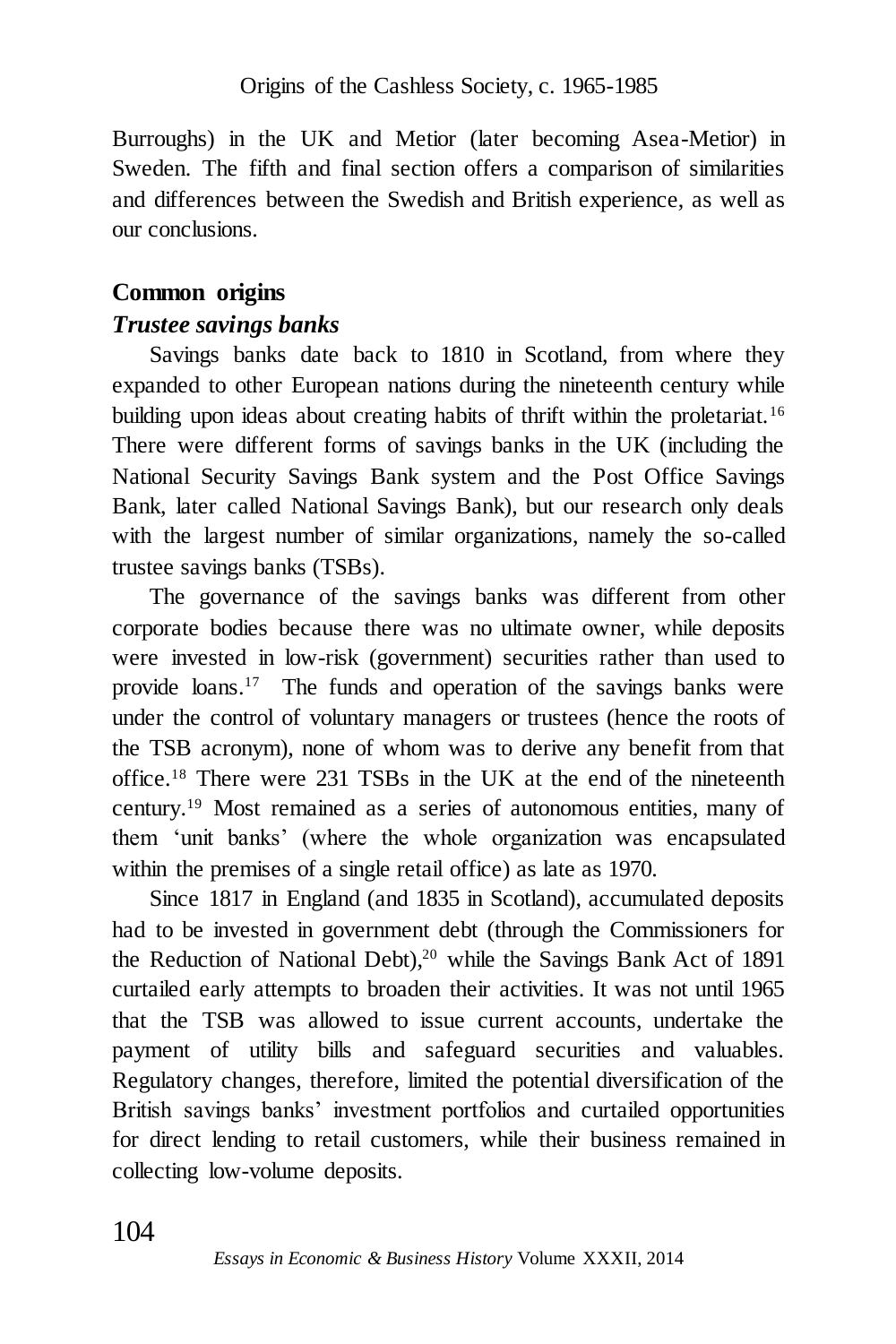After World War Two, some TSBs began to open retail branches and sub-branches.<sup>21</sup> These came from organic developments in close geographical proximity to 'head-office', responding to changes in local economic conditions while avoiding the sphere of influence of another savings bank.<sup>22</sup> The emergence of a retail branch network for the whole movement was cautious in terms of the number of retail outlets: with 386 in 1911, reaching 1,505 in 1970 (30 for the Preston bank and 37 for the Belfast bank)<sup>23</sup> and peaking at  $1,650$  in  $1981<sup>24</sup>$  New and refitted branches would always be inaugurated with a 'loud fanfare', often accompanied by 'an impressive civic opening ceremony'. 25

By 1960 the distribution in terms of the number of banks and size of assets was highly skewed. The north of England and Scotland had the largest number of banks and accounts, with the largest banks in terms of assets located in urban centers (namely London, Glasgow, Edinburgh and Belfast), and the largest concentration of assets located in the south east of England.<sup>26</sup> The TSB's share of total sterling deposits made by UK residents diminished from 9.2 percent in 1962 (£16.5 million) to 6.2 percent in 1976 (£69.8 million).<sup>27</sup>

As part of a change in government policy, the 70 or so remaining TSBs amalgamated into a single institution between 1970 and 1985. This entity was then floated on the London Stock Exchange as part of Margaret Thatcher's privatization program in 1986. Given its unique governance the proceeds of the flotation were reinvested in their entirety as working capital. Nine years later in 1995, Lloyds Bank acquired the TSB Group, only to re-launch the brand as an independent bank while divesting itself of some 600 retail branches in 2013 as a result of a ruling by the European Commission.

### *Swedish savings banks*

The first Swedish savings banks were inspired by the Scottish model and established in the early nineteenth century as non-profit organizations with the purpose of encouraging thrift amongst poor people. The number of savings banks increased rapidly until 1926 when they reached a peak of 497.<sup>28</sup> The Swedish savings banks were originally thought of as conservative strongholds, but after the democratic breakthrough they became more aligned with the labor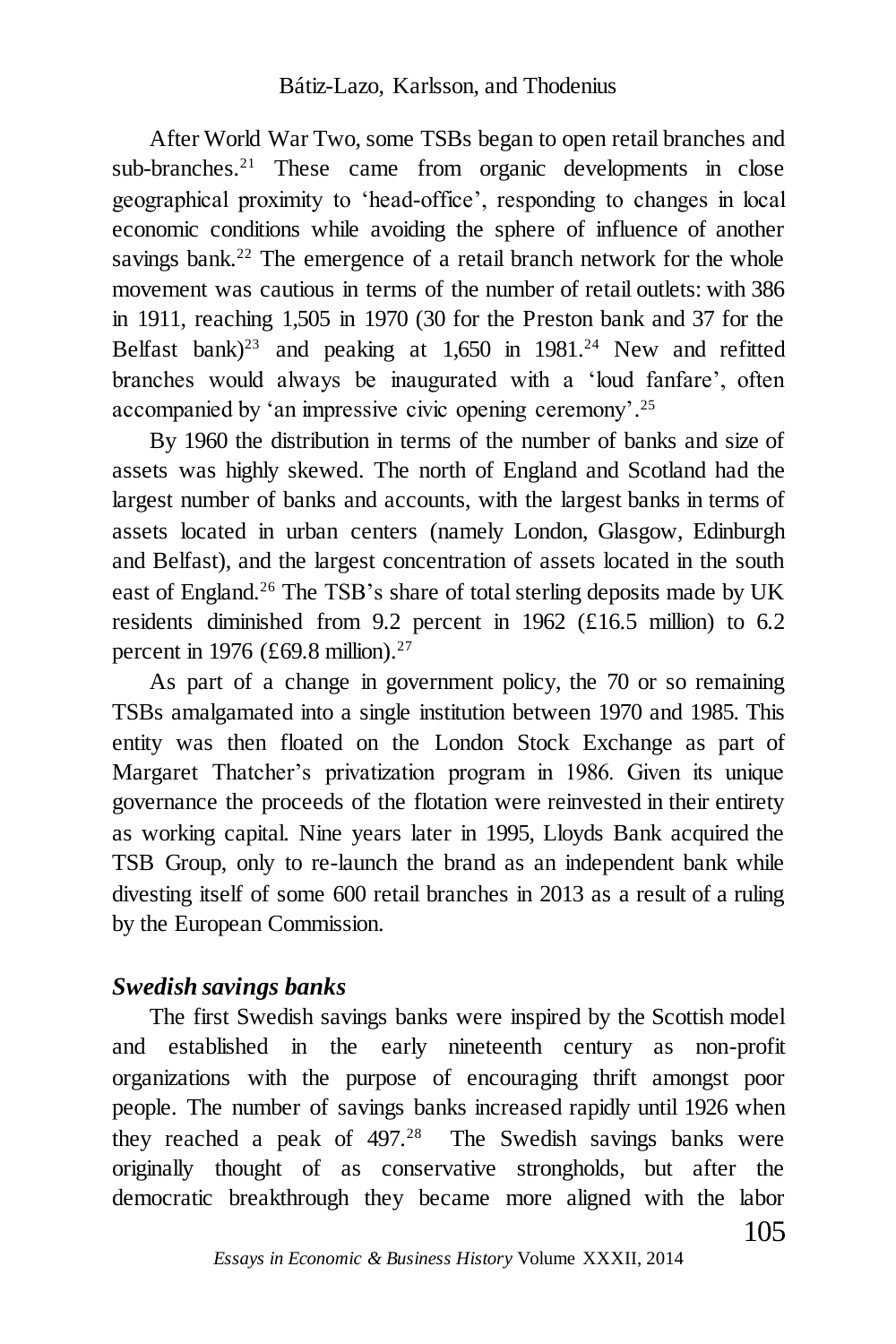movement.<sup>29</sup> This was clearly manifested in 1945, when the savings banks gave striking metal workers respite from loan repayments. <sup>30</sup> Over time, it also became increasingly common to find union officials on the boards of savings banks.

The Swedish savings banks association (*Svenska sparbanksföreningen*) was established in 1900, some ten years after a similar organization had been established in the UK (1887). Like its US and Spanish counterparts,<sup>31</sup> the Swedish association played an important role in elevating the public image of thrift and from the 1920s onwards, lobbying government on behalf of its members.<sup>32</sup> In 1925 the savings banks association established a department for propaganda, later named *Sparfrämjandet*, to serve as a publishing house and a central purchasing unit.<sup>33</sup> In 1943 it became an independent company comprising three departments, namely publishing, external relations and central purchasing. As will be evident below, *Sparfrämjandet* played a key role in the computerization of Swedish savings banks - a process rooted in the introduction of direct-to-account payroll deposit services in that country.

The decades that followed the end of World War Two were characterized by overall economic growth, increased affluence and expansion of the welfare state in Sweden. This era also saw increased competition in the banking sector as the commercial banks began to attract a variety of new customers, including wage-earners. Handelsbanken and other commercial banks used the contacts developed while financing the working capital of manufacturing companies to offer these companies direct payroll deposit services. In a similar move, the birth of direct payroll services in Britain took place in 1958 when clearing (i.e. joint-stock commercial) banks were allowed to offer payment by checks or bank credit to any worker who specifically requested or sanctioned it.<sup>34</sup>

106 The savings banks were initially hesitant in responding to this new service, but a group of younger managers pushed for a more aggressive corporate strategy.<sup>35</sup> Throughout the 1950s these young managers, under the leadership of Sven G. Svensson, director of *Sparfrämjandet*, were united by the idea that the savings banks had to adjust to ongoing social change.<sup>36</sup> They were convinced that the savings banks should meet the challenge of Handelsbanken, not by demanding protection from the state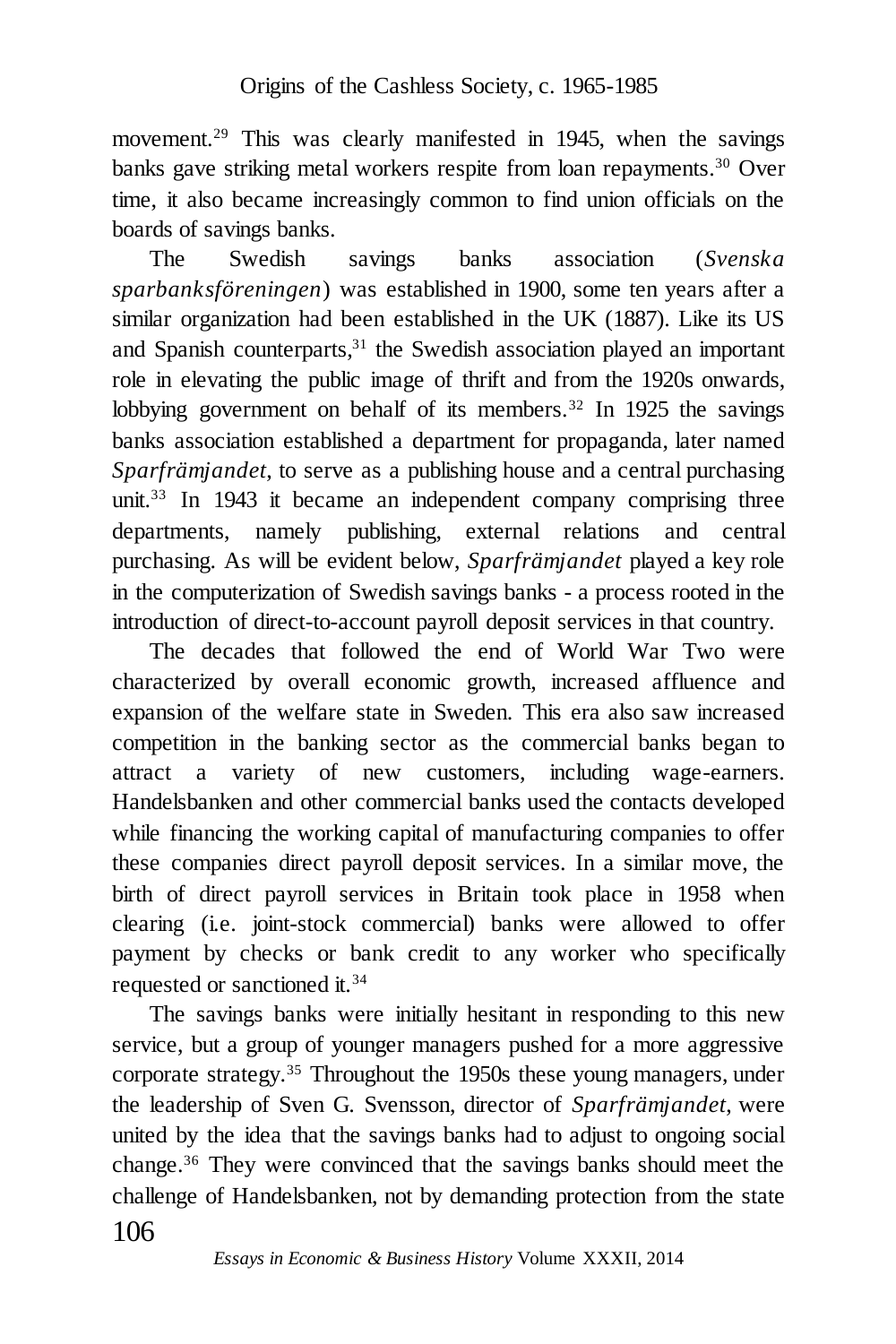but by introducing better services. Many of their ideas were implemented as Svensson's followers reached influential positions.<sup>37</sup> As a result the Swedish savings banks evolved from small-scale savings institutions to 'modern' business-oriented retail financial intermediaries. During this process the emphasis on thrift was downplayed while the savings banks began to view depositors more like customers than savers.

In 1960, most of the bigger savings banks had introduced direct payroll accounts and over the course of the decade, the savings banks had, partly by using their close contacts with trade unions, acquired a dominant role in the retail banking segment. Between 1962 and 1970 the number of accounts at the Swedish savings banks increased five-fold (from  $143,000$  to  $870,000$ ).<sup>38</sup> This development was much more dramatic in Sweden than in the UK.<sup>39</sup> However, competitive success was associated with rocketing costs. In order to keep up with the commercial banks, the savings banks had to expand their workforce. Expressed as a share of deposits, administration costs increased by 40 percent between 1962 and 1967. In the same period, the number of transactions (withdrawals and deposits) of the four largest savings banks increased by 125 percent, whereas their total funds increased by 64 percent.<sup>40</sup> At the same time, British savings banks were losing deposits faster than they could acquire them.<sup>41</sup>

# **Adoption of computer technology**

## *Establishing joint on-line systems around Spadab in Sweden<sup>42</sup>*

By the end of the 1950s, the use of mechanical and electromechanical accounting machines was widespread among the Swedish savings banks.<sup>43</sup> At the same time, rising administrative costs and an increasing number of accounts in the late 1950s and 1960s required Swedish savings banks to take action, and the then-emerging application of computers to business seemed to offer a solution. A major step towards computerization was taken in 1958, when the Swedish savings banks association formed a Technical Committee. This occured after a delegation had visited the USA in 1957 with the aim of observing the use of so-called electronic computing machines by Savings and Loans.<sup>44</sup> The delegation suggested similar machines might be useful for the Swedish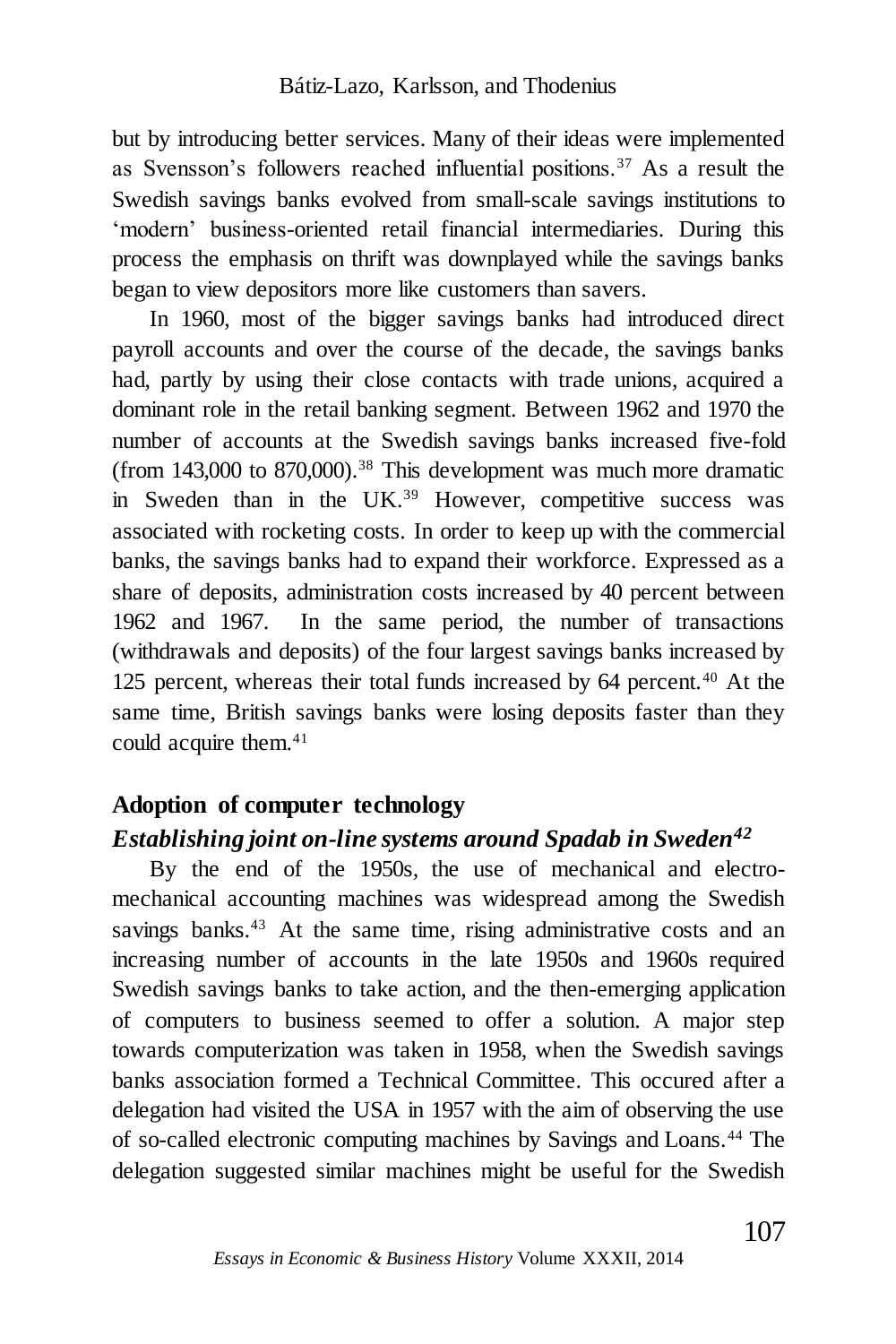savings banks, but within a timeframe of five to ten years. One of the delegates stated: "there is, however, reason to be skeptical whether these systems will work as supposed".<sup>45</sup> At the time, there was also widespread skepticism that a large number of savings banks could work together on solving technical issues and making joint capital equipment investments.

In 1959, Per Olov Rimvall took the position of chairman of the Technical Committee. His first decision was to form a sub-committee tasked with recommending the automation of bookkeeping procedures. The sub-committee scanned the market for suppliers of computing machines, receiving quotes from IBM, Ericsson, Bull, RCA and NCR. At this time, most of the major commercial banks had already purchased computers while some savings banks had started to use private computer service bureaus. The work of the sub-committee led in late-1961 to the formation of a jointly-owned computer and data-processing company that was later to be called Spadab.

Spadab's first large investment was a Stockholm computer center which opened for service in early 1963. It housed a Bull Gamma 30 computer. A second center in Gothenburg soon followed. <sup>46</sup> By the end of 1963, 16 savings banks used the Stockholm center and 15 banks the Gothenburg center. A third center was opened in the south at Linkoping. Each center was sub-divided into three main areas: the mainframe room, the punching room and a room for the distribution unit. The Stockholm Savings Bank had developed its own computing facilities, which became the fourth computing center in the Swedish consortium in 1966. A fifth and final center was opened in Malmö in 1967. The engineering group in Malmö carried out some explorations of computer technology outside of Spadab, and, following development at the Malmö center, OLRT services really took off in 1974 when 15 savings banks were connected in a nationwide on-line network.

### *Catching up and overtaking in England*

108 British savings banks were "late" adopters of computer technology when compared to developments in automating passbook-based accounts in Sweden and even the USA.<sup>47</sup> Contrary to developments in Sweden or Spain, their industry association failed to grow in strength and offer support as well as resolve scale disadvantages in computer adoption. By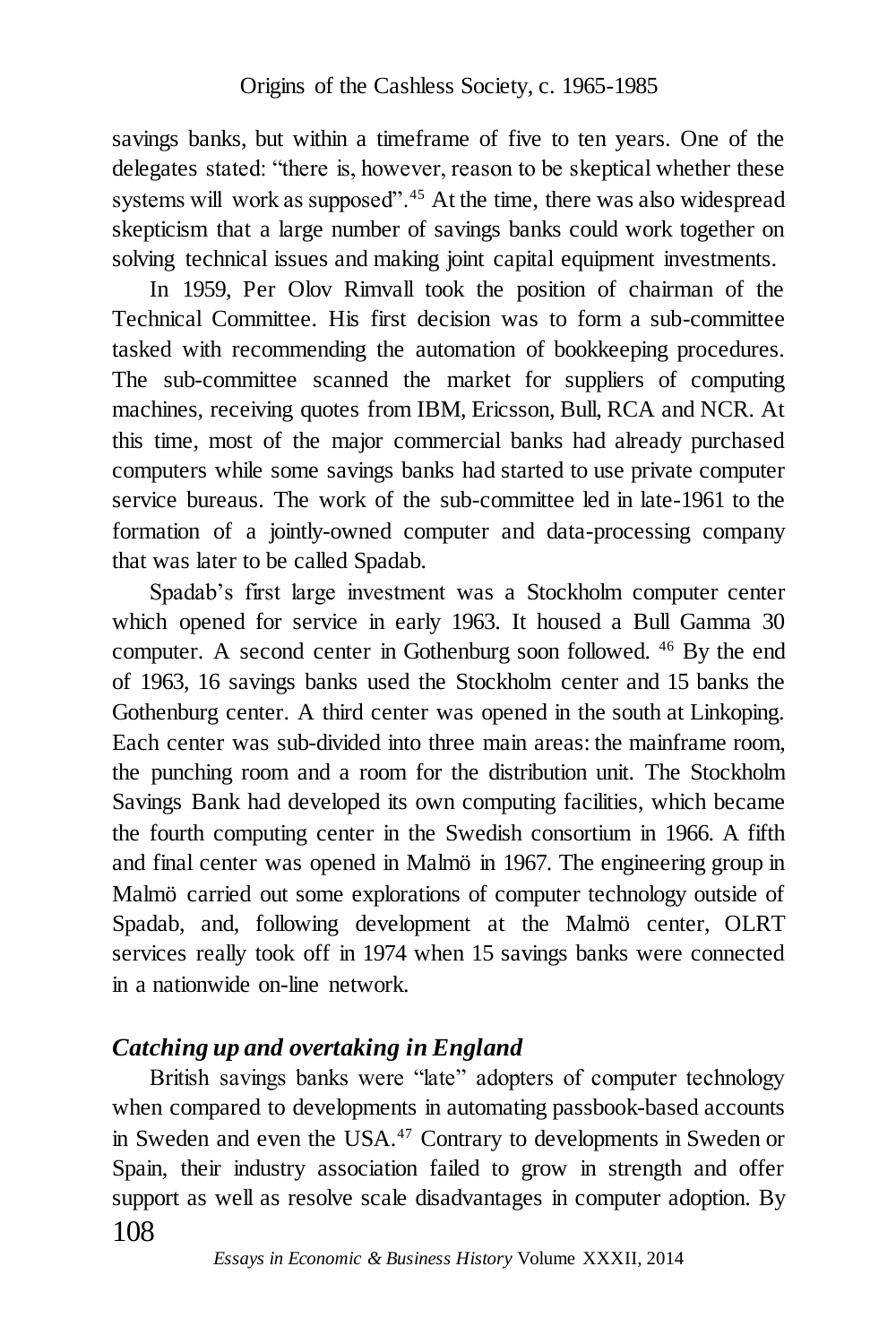the mid-1960s, the mechanization of the British savings banks was largely incipient: most TSBs had just started to use mechanical and electro-mechanical equipment to speed up internal processes such as the accounting function.<sup>48</sup>

Table 1 summarizes the process of computerization of the savings banks in Britain. This started with an early experiment by banks in and around London to develop a clearing center in Surrey. Yet the big incentive to roll out the computer revolution across all TSBs was the decimalization of sterling in 1971, while using the bureau service offered by a subsidiary of the Post Office, the National Data Processing Service (NDPS), to deal with the cost of capital investment and the lack of technical skills. Most English and Welsh banks were mapped to this bureau service. During this period, transactions at the branches were collated onto paper tape at regional offices and then processed overnight on NDPS machines. However, this form of batch processing, strictly speaking, broke the law, which required that information in the customer's passbook match that in the bank's ledger at all times. The TSBs wanted to develop some form of communication whereby the computer record was updated immediately, as the transaction took place at the retail branch.

After decimalization, operations were brought in-house and replaced by nine processing centers servicing 48 banks and some 1,550 retail bank branches.<sup>49</sup> At the same time, however, some banks decided to go it alone (such as those around Manchester, in the West Midlands and in Northern Ireland). Yet as the British savings banks amalgamated into a single entity, they managed to maintain heterogeneity across banks in administrative processes and other computer-related applications.<sup>50</sup> This apparent high degree of standardization was influenced by the nature and type of work at the savings banks. Their 1,524 retail branches in 1971 were large in number by US standards, but small compared with British commercial banks. For instance, Lloyds Bank (the smallest of the big four commercial banks in terms of assets) had 2,384 retail branches and 34,368 employees in the UK.<sup>51</sup> By 1971 most clearing banks had developed computer expertise in-house, notably within accounting and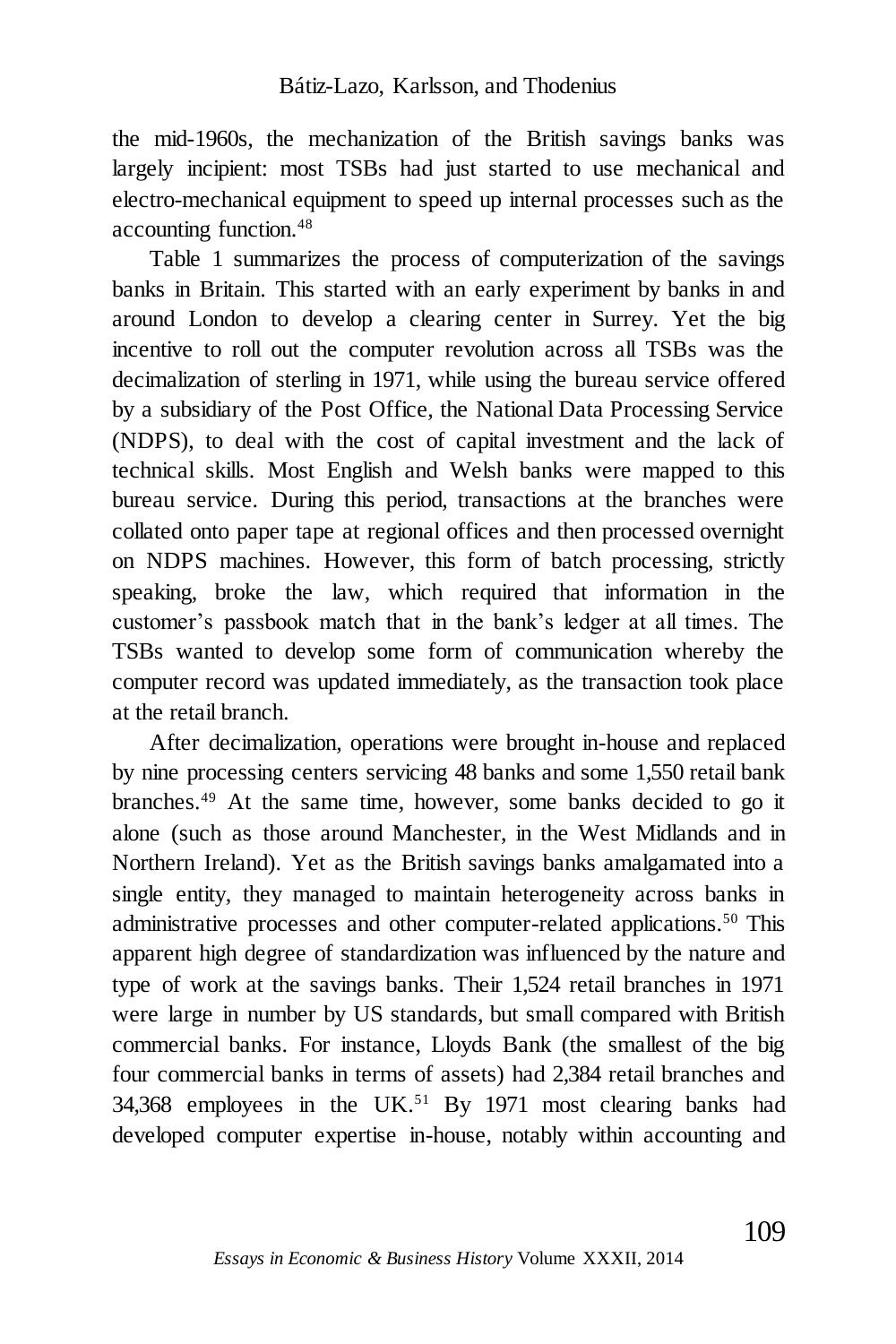| 1984-1985                                                                                                                                                                                                          | 1983                                                                                                                                                                                                                                                                                            | 1979                                                                                                                                                                                                 | 1974                                                                                                                                                                                                                                                 | 1971 - 1972                                                          | 17971                                                                 | 1970                                                                                                                                                                                                                | Late 1960s                                                                                                                                             | Early 1960s                                                                                                   |                                            | Year         |
|--------------------------------------------------------------------------------------------------------------------------------------------------------------------------------------------------------------------|-------------------------------------------------------------------------------------------------------------------------------------------------------------------------------------------------------------------------------------------------------------------------------------------------|------------------------------------------------------------------------------------------------------------------------------------------------------------------------------------------------------|------------------------------------------------------------------------------------------------------------------------------------------------------------------------------------------------------------------------------------------------------|----------------------------------------------------------------------|-----------------------------------------------------------------------|---------------------------------------------------------------------------------------------------------------------------------------------------------------------------------------------------------------------|--------------------------------------------------------------------------------------------------------------------------------------------------------|---------------------------------------------------------------------------------------------------------------|--------------------------------------------|--------------|
| n/a                                                                                                                                                                                                                | n a                                                                                                                                                                                                                                                                                             | Sperry Univac<br>mantrame and a<br>ICL System 4                                                                                                                                                      | n/a                                                                                                                                                                                                                                                  | ICL System 4<br>Burroughs<br>manhrame                                | An undisclosed<br>mainframe and<br>TC700 terminals                    | Burroughs<br>An undisclosed                                                                                                                                                                                         | ICL System 4                                                                                                                                           | I0t1 IVEI                                                                                                     |                                            | Equipment    |
| Wythenshawe<br>Milton Keynes and                                                                                                                                                                                   | Milton Keynes and<br>Wythenshawe                                                                                                                                                                                                                                                                | <b>Manchester</b><br>Wythenshawe,                                                                                                                                                                    | n/a                                                                                                                                                                                                                                                  | Manchester                                                           | Glasgow (Scotland)                                                    | Ireland)<br>Belfast (Northern                                                                                                                                                                                       | n/a                                                                                                                                                    | Surrey (south east<br>England)                                                                                |                                            | Location     |
| Remaining independent savings banks in England, Wales and Scotland<br>branches linked to the Wythenshawe/ Milton Keynes computer centers<br>amalgamated into a single organization with all the remaining off-line | remit operations in the North East, North of Wales, Cornwall and<br>operating in tandem with Wythenshawe (which already had within its<br>off-line) amalgamated with those in a new center in Milton Keynes<br>Activities in the South East of England (which until then had remained<br>Devon) | Burroughs modular transaction control terminals spread out through some<br>Supported by 1,000 Olivetti terminals at retail branch counters and 3,500<br>point of origin.)<br>1,000 retail branches." | at retail branch counters and allowed for the input of information at the<br>Project (MADCAP).<br>The eight-bank consoctium went on-line (i.e. operates real-time terminals<br>Manchester, and called it Manchester and District Computer Accounting | Manchester and District Bank built a computer center in Strangeways, | Most Scottish banks built a center around the Savings Bank of Glasgow | Operations brought in-house<br>deposit accounts and provided instantaneous communication to 26 of the<br>42 retail branches. <sup>32</sup><br>Based in Belfast it serviced 40,000 of the Irish consortium's 560,000 | $\Delta$ DPS), a subsidiary of the Post Office in preparationalization<br>Bureau service supported by the National Data Processing Service<br>in 1971. | was later adopted across most banks<br>Clearing center for London banks. Stationary developed for this center | Bureau service stage (External operations) | Observations |

Computerization of the trustee savings banks in the UK, 1960-1985 Table 1

Origins of the Cashless Society, c. 1965-1985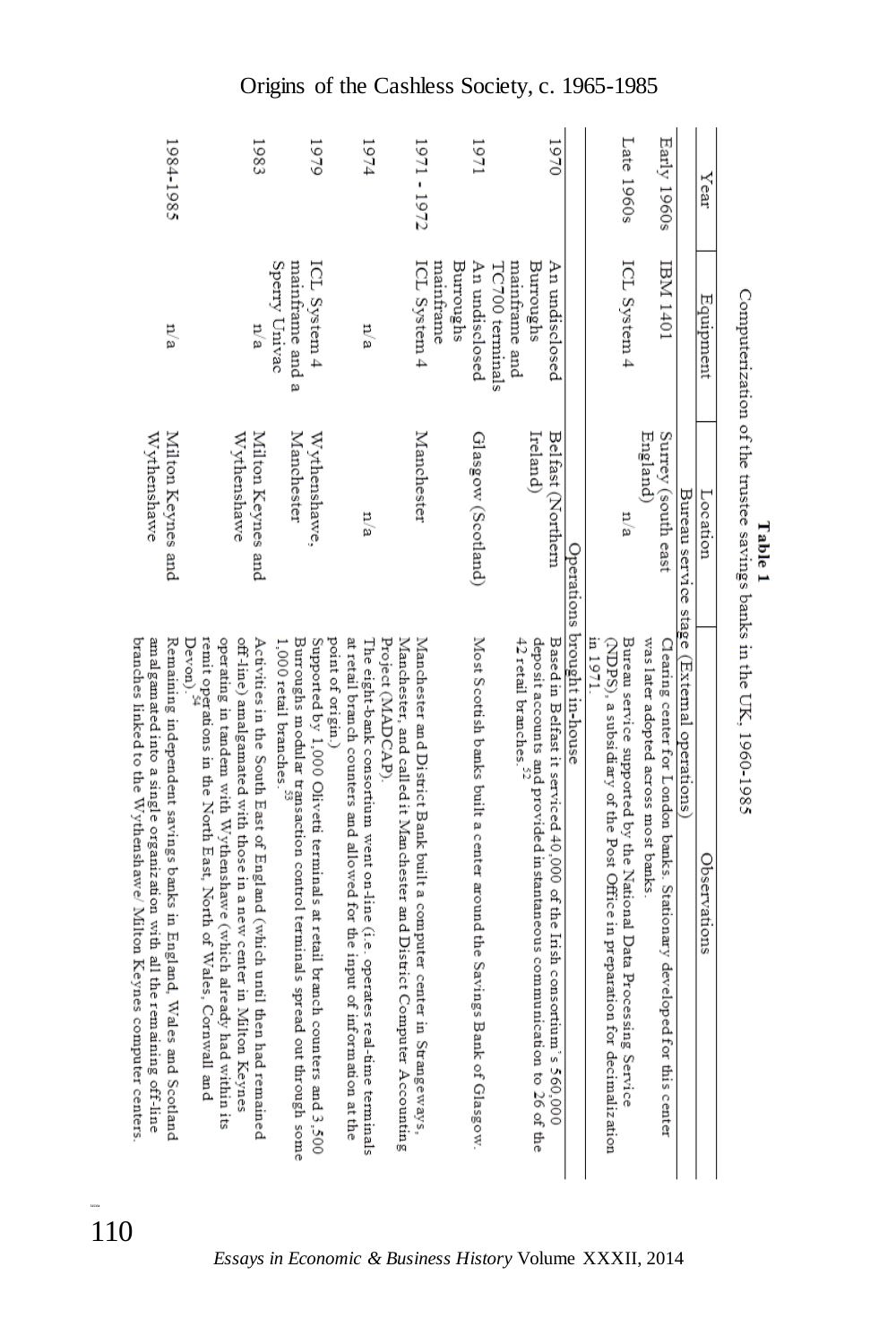operations and methods departments.<sup>55</sup> To develop similar capabilities, savings banks had to recruit from the market, especially engineers with experience in on-line systems such as airlines and television.

Although the savings banks had a large number of accounts, their daily volume of transactions was low relative to the number of accounts.<sup>55</sup> At the same time, there was little variety in the type of accounts as individual banks essentially offered the same products and services. More than fifty standingorder payments per account stretched the system to its limits.<sup>56</sup> However, at that time, only Lloyds had seriously approached the idea of an OLRT system, while the other three large commercial banks (i.e. Barclays, Midland NatWest) delayed for at least a decade until they brought all retail branches on-line.

The process of computerization of the savings banks was neither free of mishaps nor straightforward. For instance, speaking at the Association's annual meeting in May 1975, the chairman of the then recently-formed TSB Computer Services Ltd. expressed his frustration at failing to secure a single national system and cautioned that commercial banks were taking the lead in on-line technology.<sup>57</sup> A greater challenge came in 1979 when a system built around an ICL System 4 mainframe and an undisclosed Sperry Univac (both housed at the computer center in Wythenshawe, Manchester) was to replace all remaining independent operations with a single OLRT system.<sup>58</sup> At the time, few outside of the TSB technical area and the banking and computer marketplace believed such a move could be possible. A manager in charge of the joint computer center recalls: "IBM's attitude was you can't do it. IBM wanted us to stop our system and transfer everything across to a new system off-line". <sup>59</sup> Moreover, a report on the "cost-effectiveness and human aspects of computerization" commissioned by the savings banks from a group of academics considered that the OLRT system would be more expensive than the off-line alternative.<sup>60</sup> However, the view of computer specialists inside the savings banks was that both the report and the marketplace were overlooking the productivity gains that could be achieved. The implementation went ahead and the savings banks' engineers were proved correct. One contemporary observer in the US opined that the computing success of the TSBs was noteworthy to the extent that: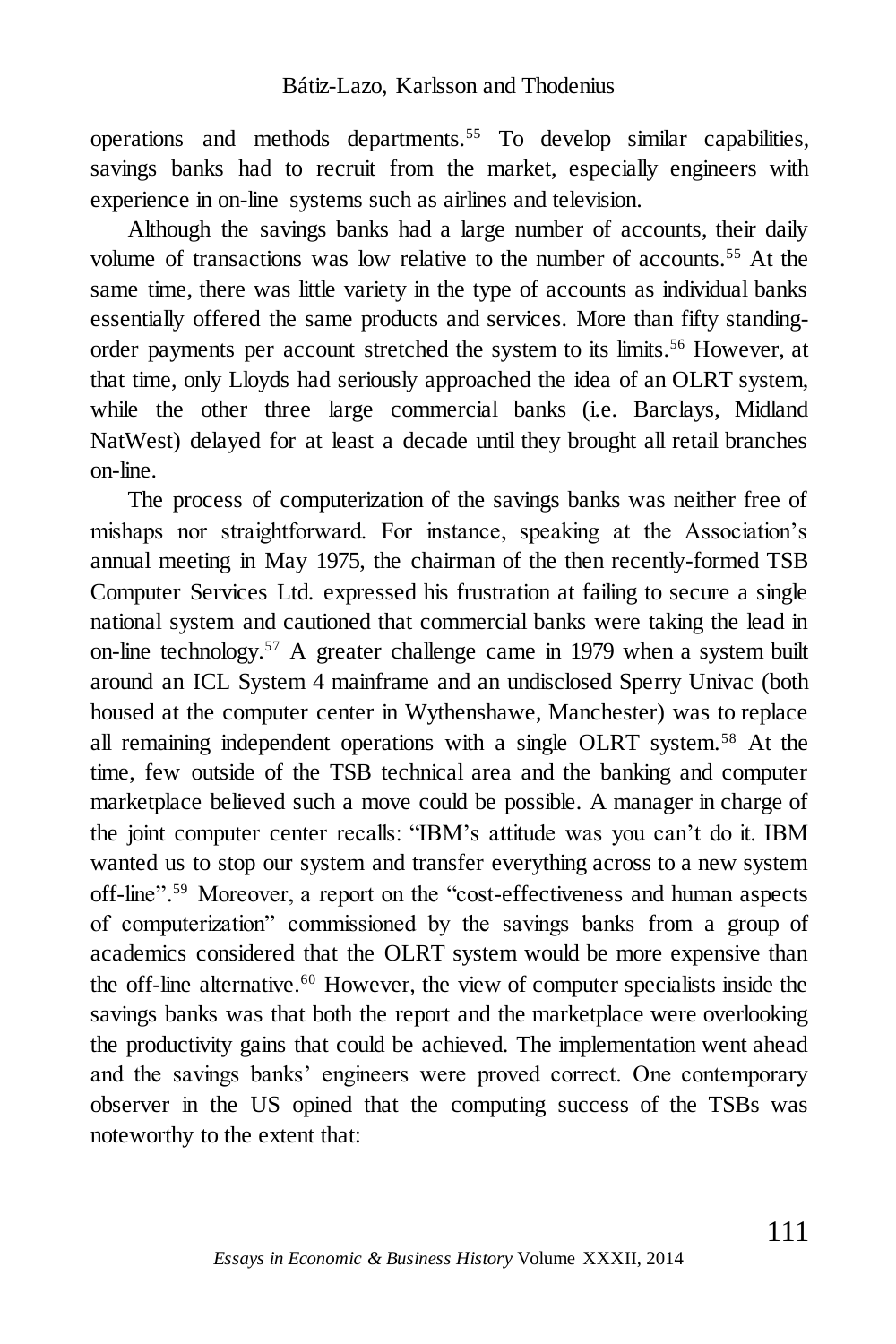The TSB ... [has] one of the most advanced on-line networks serving both teller windows and ATM's in the UK. Competition is doing very well in all parts of the United Kingdom and the clearing banks are in for some rude shocks unless they awaken to the situation.<sup>61</sup>

# **After-hours cash-dispensing networks** *Building the Metior cash dispenser in Sweden<sup>62</sup>*

The roots of cash-dispensing technology in Sweden can be traced to 1960, when Hans Rausing and the Rausing Company developed at the insistence of, and sold through, *Sparfrämjandet*, coin-sorting machines for the savings banks.<sup>63</sup> These machines resulted from discussions between the saving banks and *Sparfrämjandet* about the possibilities of automating cash dispensing to rationalize the handling of cash by human bank tellers. There was also a need to distribute cash out of hours and, as had been the case in the UK, after the banks closed retail branches on Saturdays.<sup>64</sup> Yet in contrast to Britain where banks introduced cash dispensers in 1967 and then bowed to labor union demands to end Saturday opening hours in 1969,<sup>65</sup> Swedish savings banks first terminated the Saturday service and then introduced cash dispensers.

*Sparfrämjandet* wanted some type of machine able to dispense bank notes, and discussed the issue with Metior. This was a manufacturer of automatic petrol pumps that had taken over the Rausing Company's (now called Restello) production of coin-sorting machines.<sup>66</sup> Of particular interest to *Sparfrämjandet* was Metior's experience in the development of automatic passage systems and the use of personal identification number (PIN) codes.<sup>67</sup> After some time the proposed cooperation was not successful. Metior then approached the commercial bank Handelsbanken while looking for a new partner in the development of a cash dispenser.<sup>68</sup> However, the then-CEO of Spadab, Bengt Wetterholm, reopened contact with Metior on behalf of the savings banks after learning about the interest of Handelsbanken.<sup>69</sup> Surviving records suggest that Metior mainly interacted with *Sparfrämjandet*, and that this was the organization that had the greatest influence on the design of the first generation of cash dispensers in Sweden. For example, in December 1966 when Metior was about to demonstrate its first prototype, Metior invited representatives from *Sparfrämjandet* and other organizations but none from Spadab.<sup>70</sup> Nevertheless, according to a former manager at Metior, it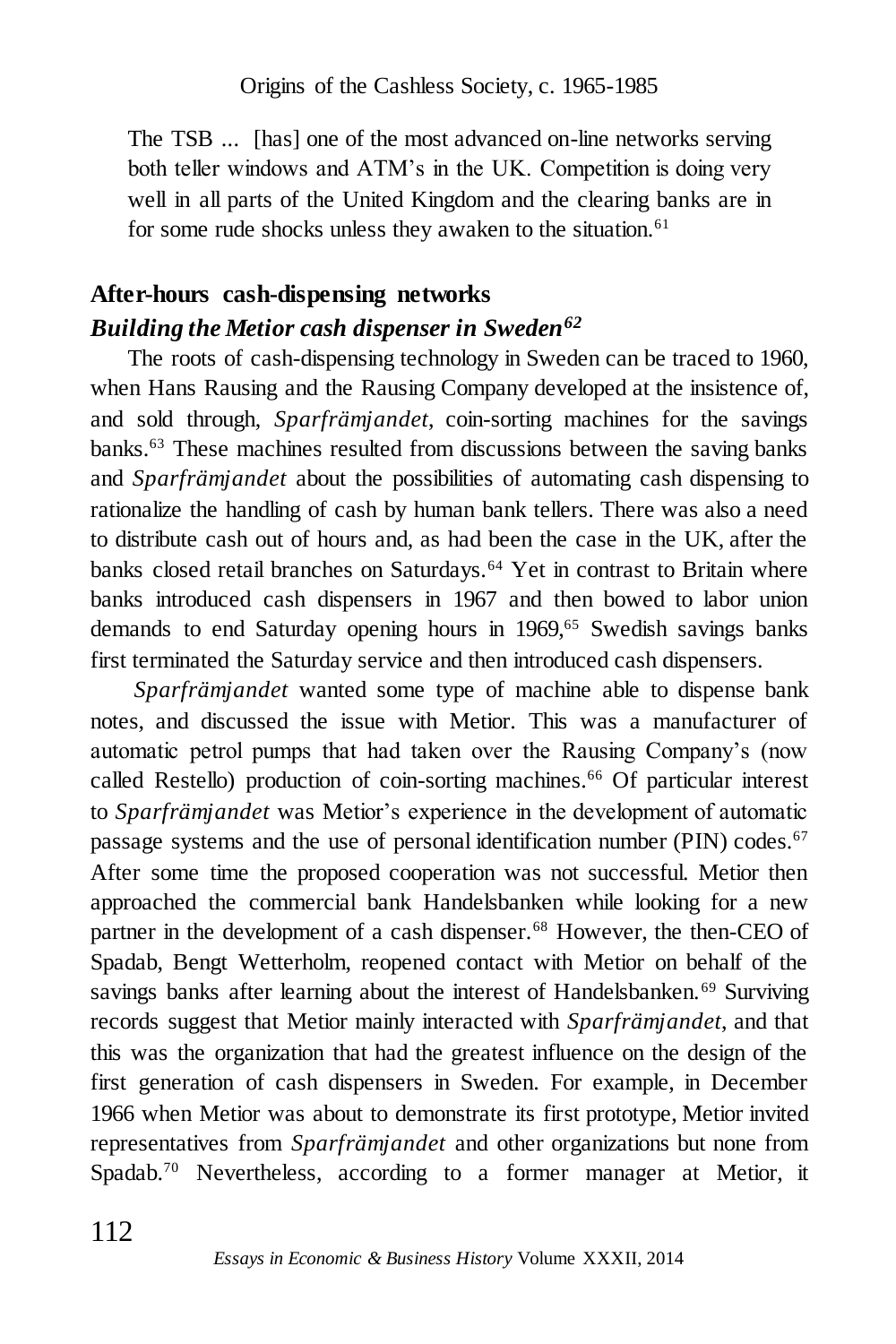maintained good relations with Spadab while together with IBM, Spadab was, as mentioned, directly involved in developing on-line technology for the savings banks' computer centers.<sup>71</sup>

Metior's first cash dispenser was shown to the press and broadcast on television on July 6, 1967 in Uppsala.<sup>72</sup> This was only nine days after the first British cash dispenser was rolled out by Barclays Bank and De La Rue, and a couple of days before Handelsbanken showed their first Metior machine. After some more testing, the general public started to use the 24-hour-a-day cash dispenser in Uppsala in September 1967.

Metior had assembled five machines by early 1968, but still referred to them as "prototypes". Of these five machines, the savings banks had two and the commercial banks three. In the spring of 1968, serial production began after *Sparfrämjandet* ordered 20 machines. This order included a number of specific requirements that modified Metior's prototypes, indicating that the savings banks actively contributed in shaping the new technology.<sup>73</sup> By February 1970, Metior had produced 178 cash dispensers, of which 37 were destined for the domestic market (24 were delivered to the savings banks) and 141 were for export.<sup>74</sup>

The first cash dispenser went under the name *utbetalningsautomat* and later *Bankomat*, which became a brand name for cash dispensing in the Baltic Sea region. However, Handelsbanken, together with other commercial banks, soon acquired the copyright to this brand name for their dispensers. During its initial years Metior developed four generations of cash dispensers.<sup>75</sup> The first generation was not sold commercially. The second and third were developed for the savings banks and the fourth was designed for the commercial banks and the French market.<sup>76</sup>

The cards used to activate Bankomat Mark 2 and Mark 3 were made of steel and had punched holes for identification, and were used together with a PIN-code, similar to Chubb's plastic cards.<sup>77</sup> The Mark 2 and Mark 3 limited each card to one withdrawal per day, but this was unsatisfactory as it left open the possibility of someone making a withdrawal immediately before and immediately after midnight.<sup>78</sup> The Mark 4 abandoned the punched-hole cards and replaced them with information embedded in a magnetic stripe that had been developed by the French Société Générale d'Automation. This technology ensured that withdrawals were made only from accounts with positive balances as demanded by French banks.79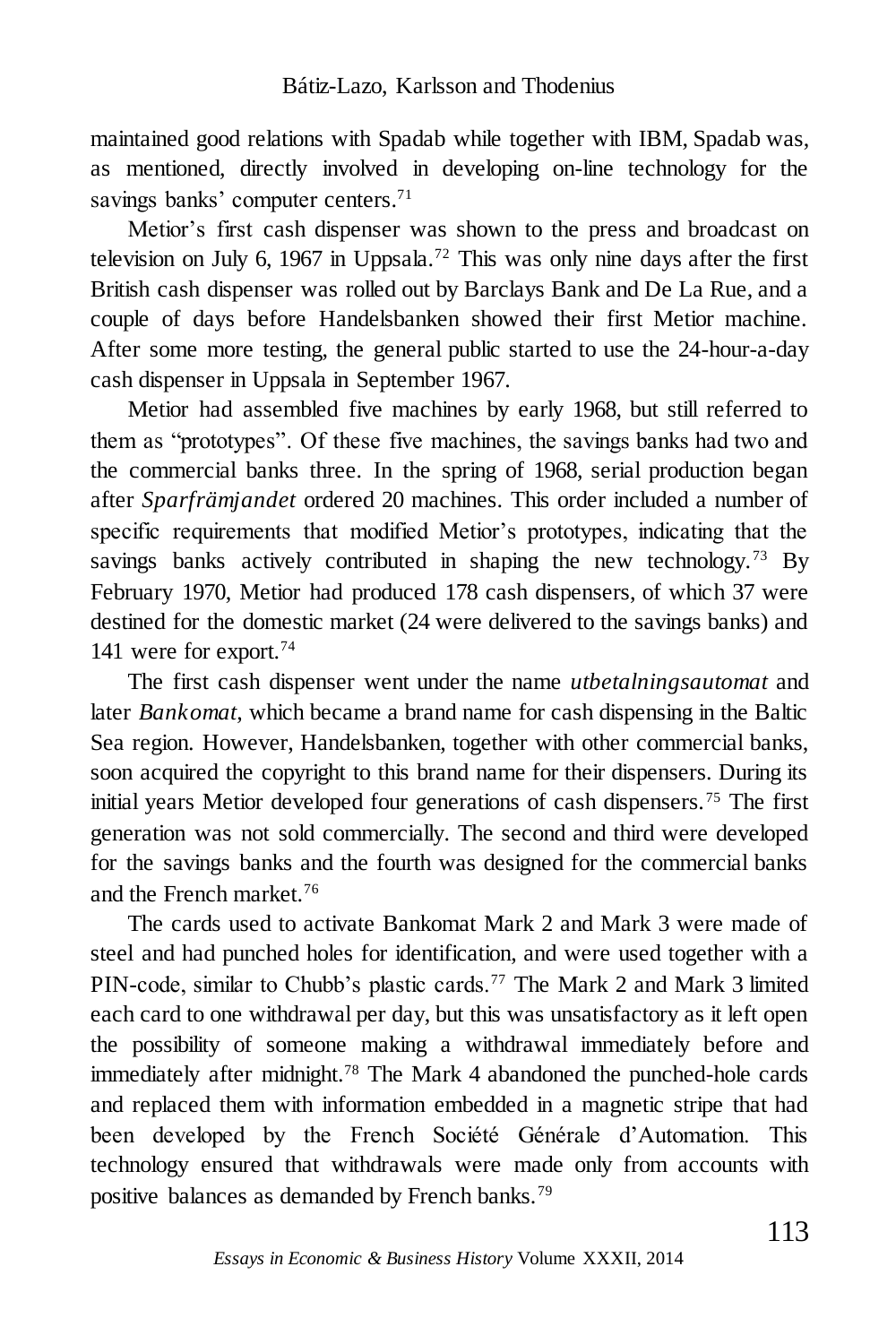Whereas some of the UK banks had been determined to deploy machines only after the resilience of their security devices had been tested, $80$  the first Swedish machines were used with only basic safeguards. Sometime after deployment someone discovered the algorithm used to associate card numbers with the PIN-code. During an Easter vacation period, this person travelled around Sweden withdrawing money from each and every machine he/she encountered, with the banks unaware until after the vacation. This incident served to strengthen the collaboration of the savings banks. Before the Easter vacation fraud, each savings bank was individually responsible for losses due to malfunctioning machines. After the fraud, the banks shared the risks associated with the new technology. Firstly, the savings banks began to share losses resulting from malfunctioning machines. The Easter incident also damaged confidence in Metior. In order to restore it, the ownership of the company was transferred to the weapons manufacturer Bofors in 1969, and to the electronic engineering company ASEA in 1973. <sup>81</sup>

It is worth noting that Metior had harbored ambitions to work with on-line technology since the very early stages of the design. According to the original plan, the Uppsala machine of 1967 would have been connected on-line if IBM had delivered an interface that enabled the Bankomat to link to a computer.<sup>82</sup> Instead, a claim to the world's first commercial application of on-line cashdispensing technology came on May 6, 1968, when a dispenser in Malmö was set up to service 1,000 accounts. On-line teller terminals located on the counters of retail branches were connected through conventional telephone lines using modems to the center in Malmö, which was equipped with a thirdgeneration IBM 360/40 computer.<sup>83</sup>

The procedure to turn the Metior cash dispenser into an on-line device involved checking the PIN locally inside the Bankomat. When verified, the customer's card number and the amount requested were transmitted via the IBM 360 to Spadab's computer center in Stockholm. If the account had a sufficient balance the return signal was positive, enabling the Bankomat to dispense the money. The Bankomat had an internal counter to dispense the correct notes, and when complete it would send an end-of-transaction message back to Spadab.<sup>84</sup> Subsequent versions of the Bankomat were fitted with batch features to "call" the system while the Bankomat Mark 4 was able to connect on-line via a modem.<sup>85</sup> However, in spite of the possibility of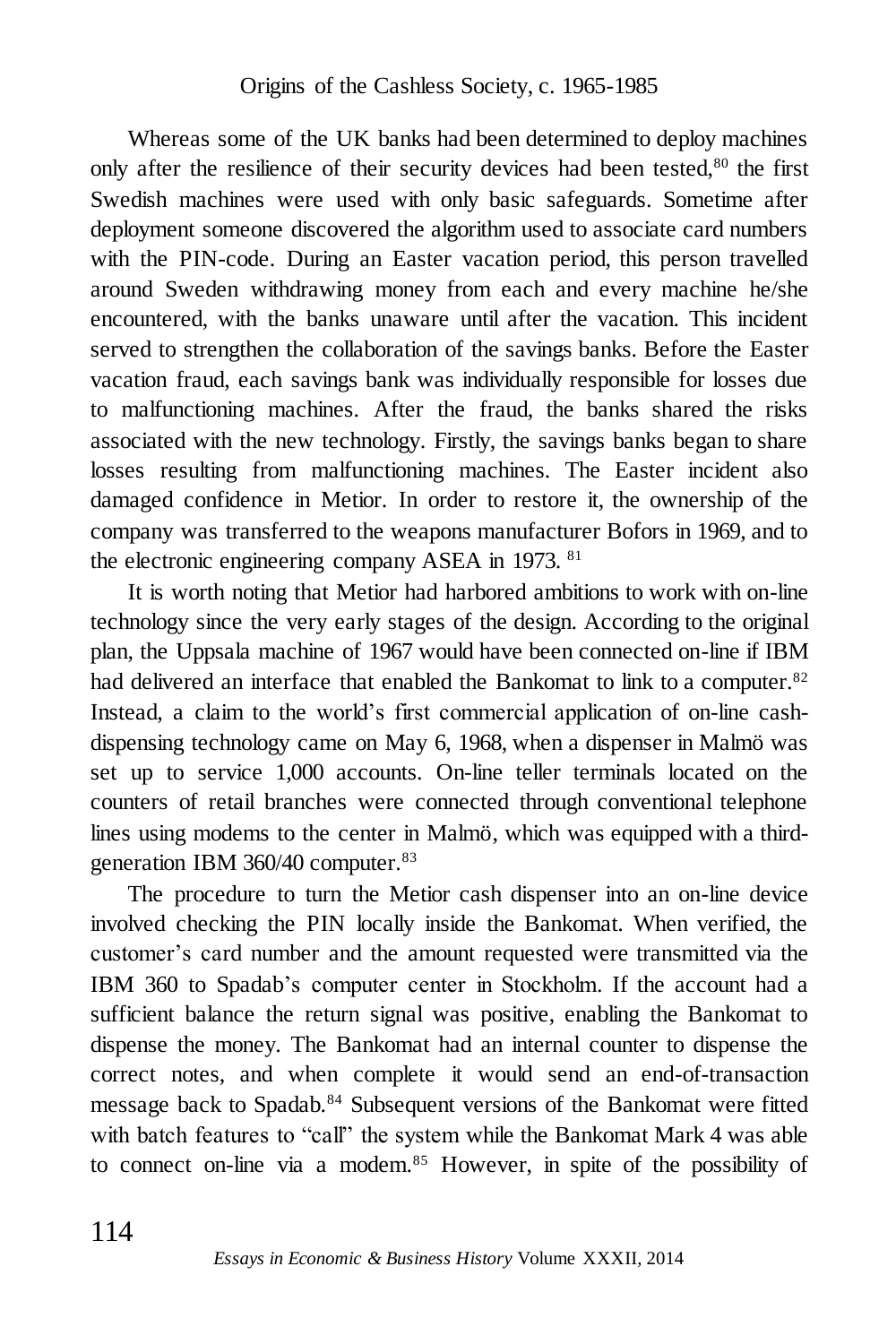OLRT computing, most cash dispensers at the Swedish savings banks operated as stand-alone, off-line devices.

Two very important events, which became turning points in the Swedish history of cash dispensers, took place in 1971. The first of these was the decision by Swedish commercial banks to end their independent attempts to develop cash-dispensing technologies, by joining forces with *Kungliga Postverket* (the Post Office) and the Federation of Swedish Rural Credit Societies to create *Bankomatcentralen* (the Automatic Cash Dispenser Center). <sup>86</sup> The mission of *Bankomatcentralen* was to install and run cashdispensing equipment for the consortia, including decisions regarding location, marketing (under the Bankomat brand), and administration of card registration, data-processing, clearing and statistical information. As a big player in the market for cash-dispensing technology, *Bankomatcentralen* could and did influence the design of cash dispensers. For example, it demanded that Metior abandon its original (and otherwise ineffective) dispensing mechanism, which contained detectors that measured the thickness of each bill, so that two or more bills could not stick together causing wastage or stoppage.<sup>87</sup> An alternative solution was developed by the inventor Leif Lundblad in the early 1970s, such that the bills were first counted in the machine and then dispensed in bundles.<sup>88</sup> *Bankomatcentralen* considered Lundblad's solution superior, and influenced Metior engineers in adopting it.<sup>89</sup>

The second important event in the development of Swedish cash dispensers began when a newly appointed director of Spadab, Jan Rydh, attended the Automated Teller Machine Conference in Chicago in 1971. Rydh reminisced that, during discussions focusing on investments in off-line dispensers on the conference fringe, on impulse he made the sudden decision to regard investments in off-line machines a sunk (i.e. irrecoverable) cost.<sup>90</sup> The decision was communicated to colleagues attending the conference, and to the rest of the staff upon their return to Sweden. This left engineers at Spadab free to start what became known as the "Minuten project". The aim was the large-scale adoption of on-line cash dispensers by the savings banks. In searching for potential suppliers, contacts were made with a number of manufacturers, and ultimately three companies competed for the project. These were the Swedish company Asea-Metior, the British company Chubb and the US-based company Docutel. In 1975 the savings banks finally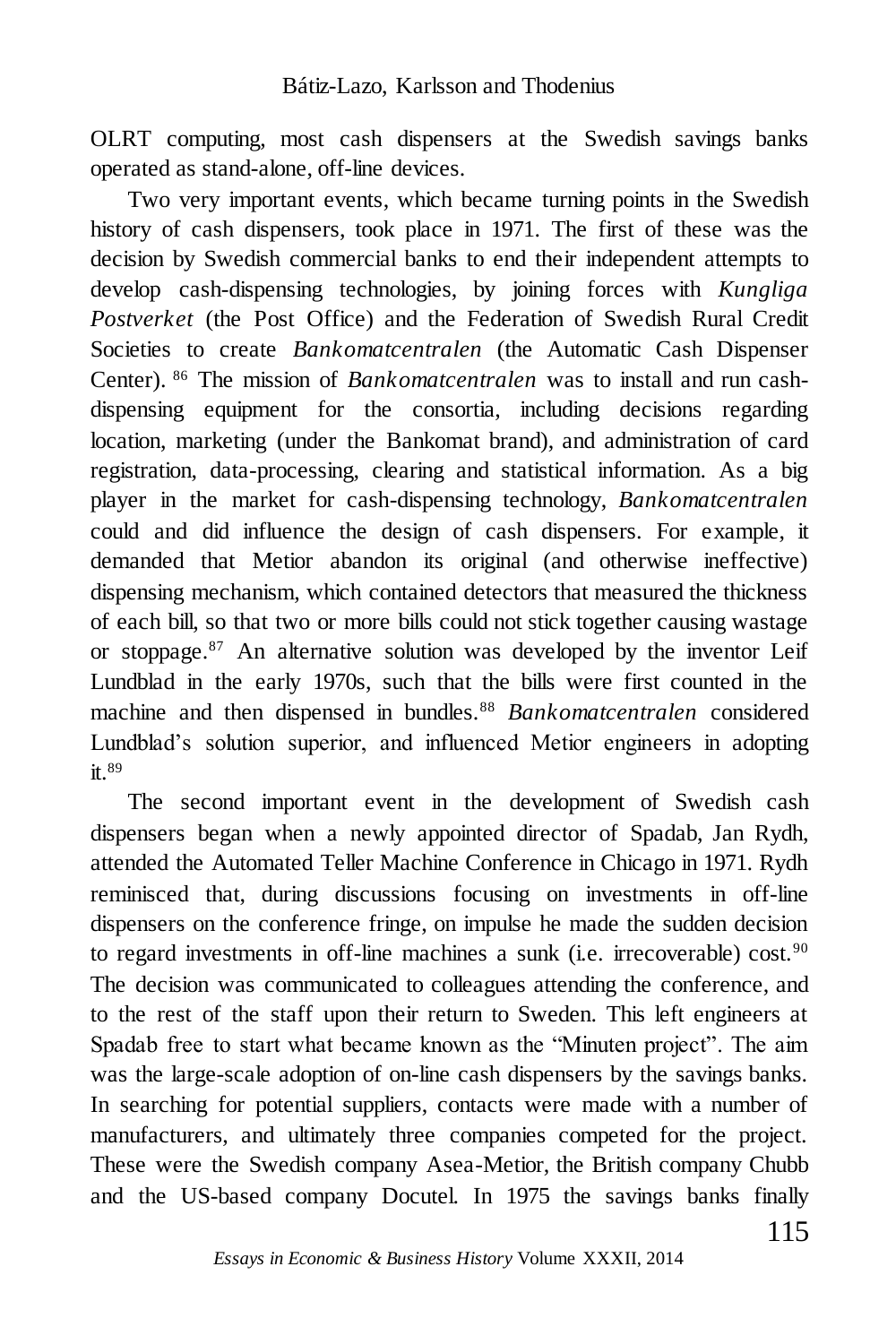abandoned Metior by choosing Docutel as their supplier of ATM devices (that is, on-line cash dispensers), with the Swedish company Datasaab responsible for installation and service.<sup>91</sup>

There are at least three explanations as to why the savings banks abandoned Metior. The first relates to Metior's previously mentioned problems with security. The second concerns the weakness of the US dollar against the Swedish krona, making the Asea-Metior dispenser expensive relative to the Docutel machine.<sup>92</sup> The third explanation is that the early 1970s saw the swift and widespread adoption of on-line terminals at retail branches across many countries. Independent producers of cash dispensers, such as Asea-Metior, faced difficulties as customers demanded wholly integrated systems<sup>93</sup> such as those offered by Burroughs, IBM or NCR, which could deliver a central computer, teller terminals and cash dispensers.

The savings banks were the first to use this new generation of cash dispensers, known as mini-banks or *Minuten*. The first machine was installed on May 24, 1977, and the fleet eventually grew to 600 units. From the outset all the *Minuten* were connected to a central computer in OLRT mode. Then in 1982, Spadab searched the market for a new generation of ATM, looking to deploy 1,000 machines. By this time Asea-Metior had withdrawn from the market, and Datasaab offered an ATM of its own, developed in collaboration with Leif Lundblad's Inter Innovation Company and benefiting from Docutel technology. However, this machine failed to fulfill the demands of Spadab. Instead, the savings banks chose the offer made by Ericsson (Sweden) and Omron (Japan) to deliver 900 ATM, thus ending the presence of Swedish innovators within their home market.

### *Deploying the on-line real-time ATM network in England*

The introduction of cash-dispensing technology in the TSBs took place when the West Midlands made a Chubb MD2 operational at its Shrewsbury branch in June  $1970.^{94}$  Chubb & Son's Lock and Safe Company Group plc (Chubb) had been one of the pioneering firms in cash-dispensing technology in the UK thanks to its collaboration with Smith Industries and two large clearing banks, Midland Bank and Westminster Bank.<sup>95</sup> The MD2 was a stand-alone machine requiring customers' records to be updated following each transaction, through the mediation of a human teller. The West Midlands' adoption of an MD2 followed similar moves by the clearing banks,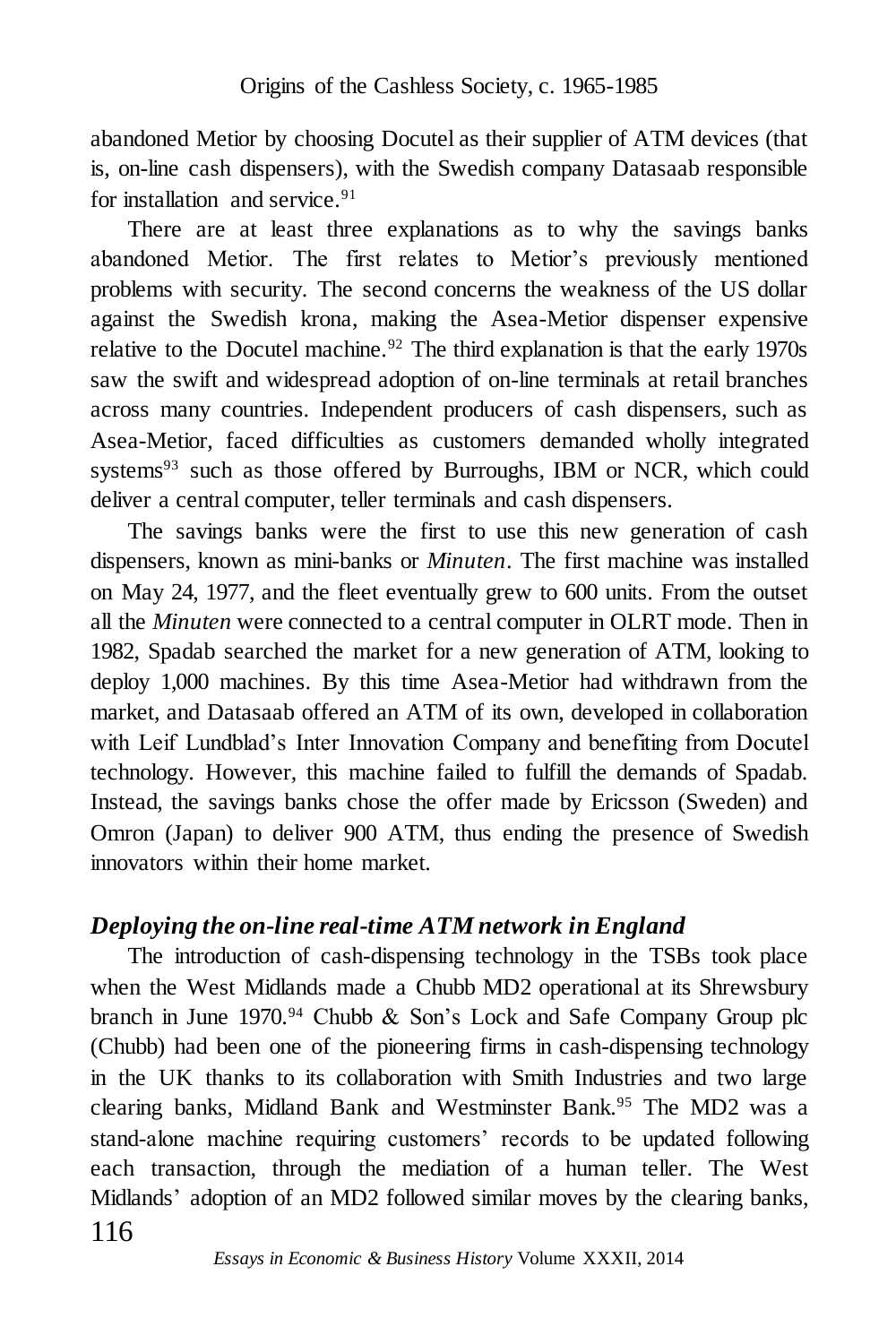at a time when Chubb became the dominant technology in British retail finance during the early 1970s.<sup>96</sup>

In a separate move, and four years after the Burroughs mainframe was installed in 1970, the first two "on-line" cash dispensers, the Burroughs RT 2000 model, were made operational in Belfast in 1974.<sup>97</sup> In this case OL meant that the central computer was informed of withdrawals after the cash had been dispensed; otherwise the transaction would have been too timeconsuming for the customer. There was no opportunity to confirm the availability of funds prior to dispensing cash.

However neither of these two early experiments seems to have had widespread repercussions for the TSBs. Instead, the roots of what Sprague described as the "first community-wide ATM network"<sup>98</sup> in the UK date back to the deployment of the English Electric (i.e. ICL) System 4 mainframe of the Manchester and District Computer Accounting Project (MADCAP). 99 Around 1970, David Wilson pointed out to the programmers that they needed to sort out a way to communicate effectively between the mainframe at MADCAP and Olivetti terminals (positioned on the counter of retail branches) that could be over 10, 20 or even 30 miles' distance, and then back again. In the absence of random access memory and database management systems, MADCAP engineers came up with "Modus 11". This was not encryption, but a mathematical calculation that converted the account number to a specific address in the file on the disc. In this way, a specific query resulting from a passbook inserted into a teller terminal could go straight in and straight out while the signal travelled through dedicated, copper wire telephone lines.

"Modus 11" then became the key for a trial system of 10 Chubb cash dispensers. After having seen developments in London and the USA, it was decided that one of the "on-line" banks would move forward with the project. The General Manager of what was now the Manchester Regional Area Central Bank volunteered. There was an advantage to the trial being in Manchester because that was where the computer center was located, with the added convenience that engineers at MADCAP could respond promptly to any call.

The first experiment with OLRT cash dispensers took place in 1974 and involved six branches wired to the Manchester computer center. <sup>100</sup> Initially there were greater difficulties in making the Chubb machines functional than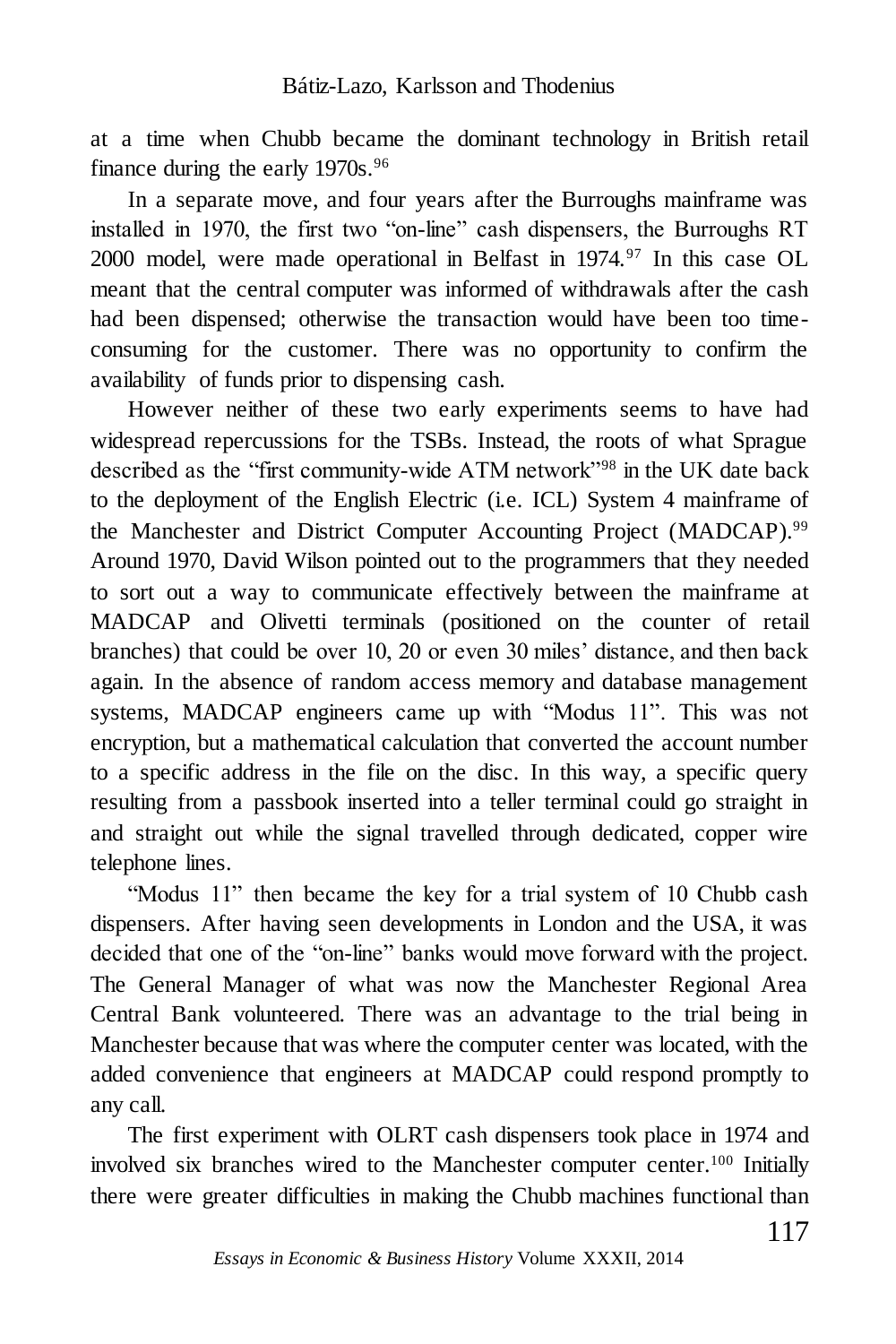in communication using conventional telephone lines. Soon, however, customers with an account in the Manchester Regional Area could make withdrawals from these cash dispensers. Customers were no longer tied to their specific bank or branch. They could withdraw from any cash dispenser and their account was debited immediately. Customers could also make balance inquiries.

Yet despite the success of the trial, adoption by savings banks elsewhere was slow. As late as 1978, only very few retail branches were equipped with cash-dispensing equipment. Although some other banks also installed Chubb cash dispensers, when the TSBs wanted to embrace the technology fully, they found that Chubb was unable to supply the machines.<sup>101</sup> Moreover, there was resistance from the South region and from Scotland, where the banks used off-line systems. This was to change in 1979, when the South-East Regional Area ordered from Burroughs two B6800 large-scale computer systems and 800 TD730 display terminals worth \$7 million.<sup>102</sup>

Managers had also resisted deployment on the grounds of cost, as they thought that cash-dispensing technology was expensive. Indeed, in 1977 a top-of–the-range RT 5000 Burroughs cash dispenser (a direct competitor of the IBM 3624 and featuring a printer and up to 4,000 bills of one or two denominations) ranged from \$25,000 to \$40,000 each (or a rent ranging from \$860 to \$1,400 per month based on a one-year contract).<sup>103</sup> Moreover, an internal cost-accounting exercise at the TSBs suggested that cash-dispensing technology would be ineffective unless it was associated with a sharp decrease in the number of transactions through and off the teller's counter. The situation remained at an impasse until the end of 1978, when two of the leading clearing banks (namely Barclays and NatWest) deployed large numbers of NCR 770 cash dispensers.<sup>104</sup> TSB managers then panicked and pressed for cash dispensers to be rolled out throughout all regions.

118 Research into potential providers to service the TSBs by the Computer Research and Development Unit resulted in a large order of cash dispensers placed with Burroughs, despite the belief of some senior managers that Burroughs' technology was inferior.<sup>105</sup> The architecture of the Burroughs cash dispensers was based on a system developed to the specification of the Midland Bank by a small engineering firm called Speytec (which later became part of Burroughs operations in Britain).<sup>106</sup> At the time, Midland Bank's order for 500 cash dispensers (worth £1.5 million in 1969) had been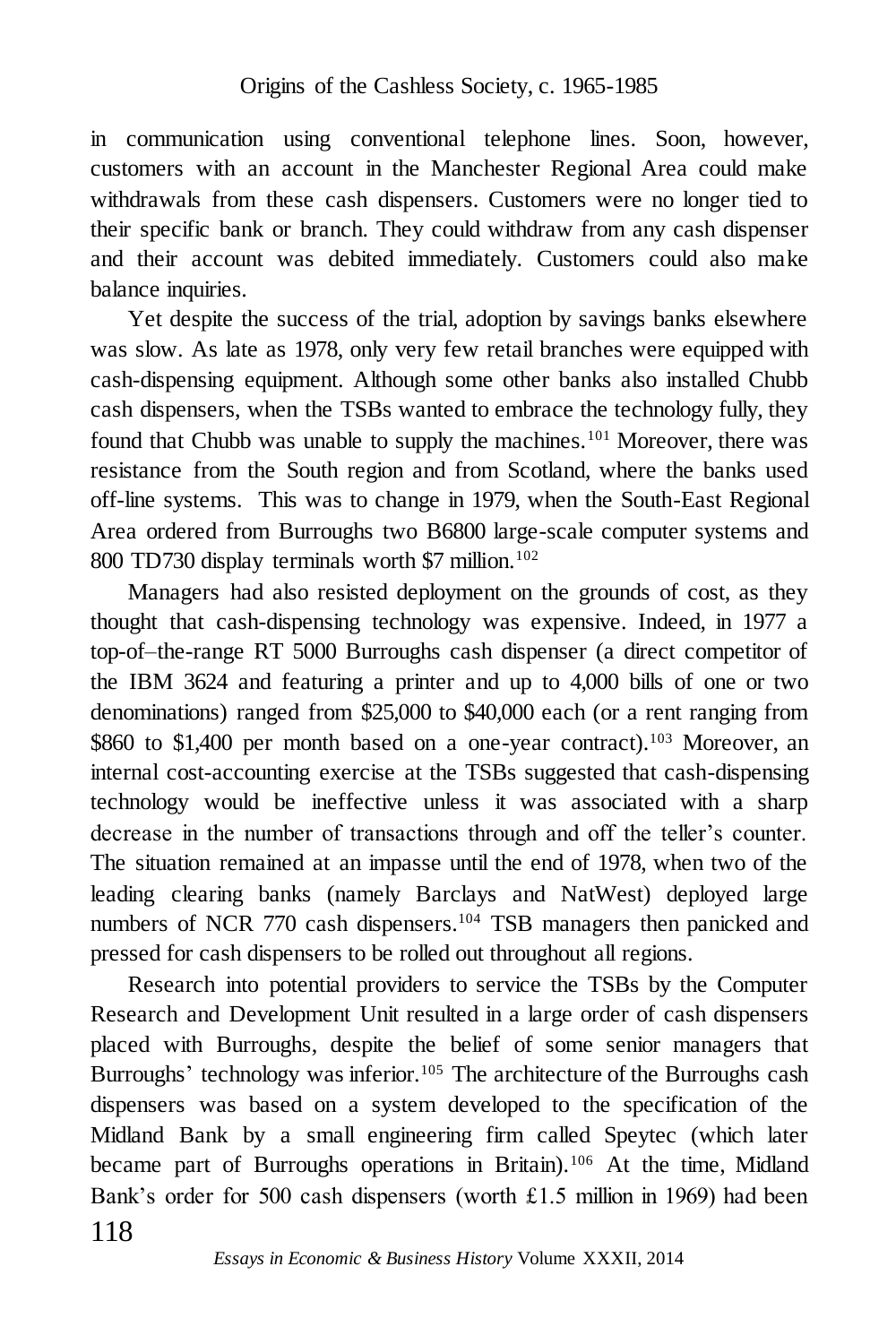#### Bátiz-Lazo, Karlsson and Thodenius

the only sizable British transaction for Burroughs.<sup>107</sup> The US computer manufacturer was keen to keep the custom of British financial intermediaries:

… they went away and came back with another machine. It was the RT650. [We thought of it as] the TSB's because [Burroughs] modified it to work with us. The beauty about it was it was a very simple machine. We looked at NCR and they had an excellent machine but it was too sophisticated to talk to the system we were operating, we wanted something simple the system would do it straight the way you see and it was a bit more expensive so that was put aside.<sup>108</sup>

As indicated in the quotation, in order to secure the sale Burroughs modified its equipment to suit the workings of the TSBs' computing and administrative procedures. As a result of the modifications, the day-to-day operation of the RT650 was not challenging for human tellers at the TSBs.<sup>109</sup> The modifications forfeited any need for special training, as any of the cashiers was able to service the cash dispenser for the purposes of routine transactions after a brief explanation.

Currency dispensing worked well once individual customers overcame their fear of the activating card not being returned, or their dislike of interacting with a machine rather than a human teller. There were of course instances where the cash card would slip through the wrong slot or the machine failed to dispense the correct amount (easily resolved if the customer returned at the end of the working day and the balance in the machine equaled the amount he/she claimed had not been dispensed). Yet in general, during the early 1980s, the Burroughs cash dispensers appear to have been free of specific errors or malfunctions. The TSBs benefited from the adoption of a tried and tested technology, after the clearing banks had endured the "teething problems"<sup>110</sup> with early currency dispenser prototypes.

In summary, the TSBs became the first UK retail financial institutions to adopt a full OLRT system. Through this process, the savings banks created the largest network of computers and introduced leading-edge software applications for the detection of fraud and the management of cash dispensers (eventually replacing Burroughs RT650 with NCR 1780 equipment in the late-1980s). British savings banks, therefore, explored cost-efficient ways of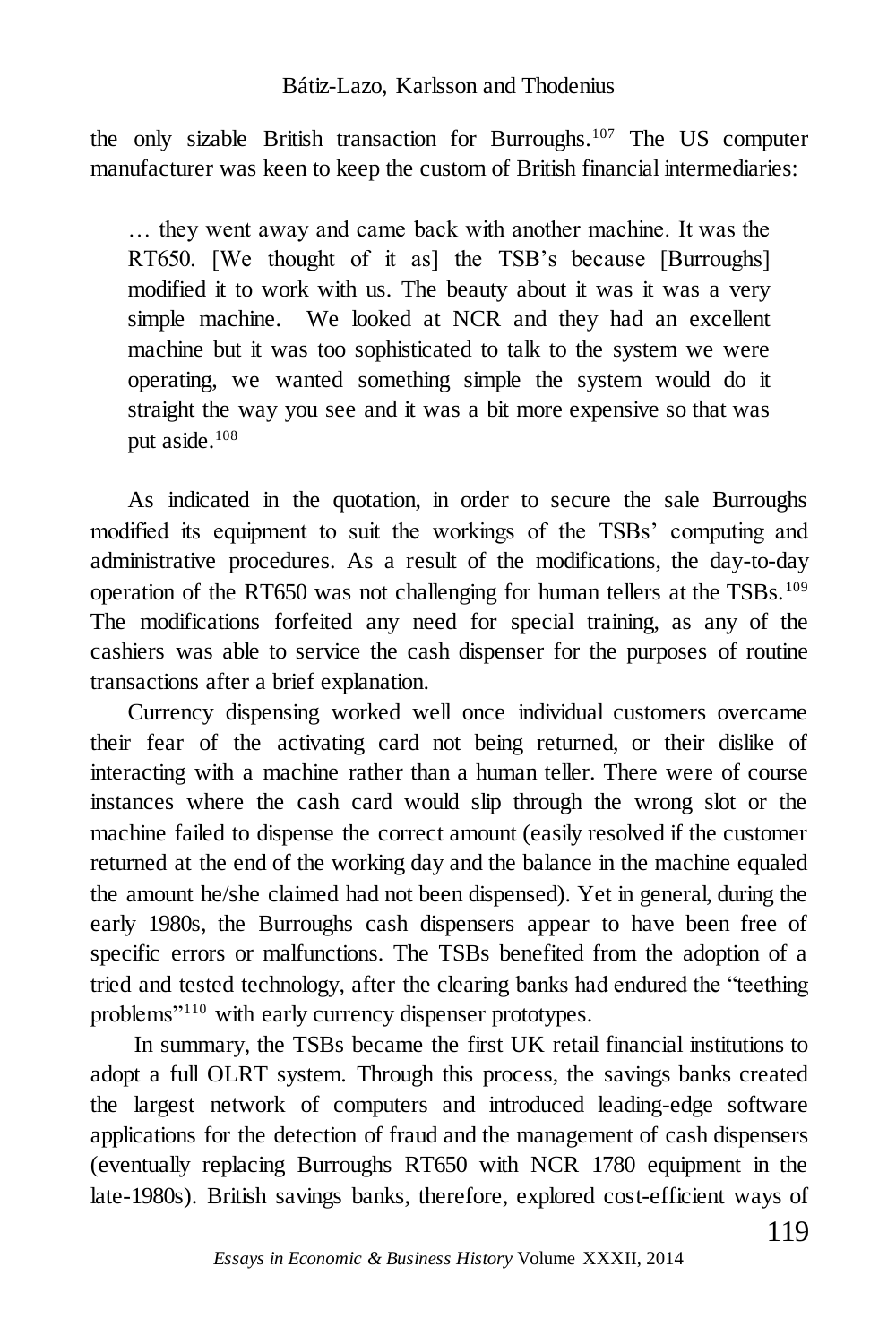using readily-available technology to attract deposits from geographicallyremote customers. This included the opening of retail branches by the largest banks. However, tight regulation and under-developed strategic and risk management skills amongst the top echelons of management limited possibilities for all but a handful of individual organizations to exploit the new technology to its full potential.<sup>111</sup>

## **Conclusion**

In this article we document the creation of electronic data-processing networks in British and Swedish savings banks in the early years of the digital economy. In particular, we consider how the first step towards a cash-free economy involved the digitalization of customer accounts and direct-toaccount payments, but in the absence of a fully deployed infrastructure, and in order to contain costs, there was a need to develop automatic cash-dispensing technology.

We explore how groups of otherwise independent providers came together to achieve economies of scale while adopting OLRT computing, and we detail their attempts to influence the design of cash dispensers. Independent organizations with common historical origins through different trajectories attained leading positions in the field of cash dispensing. While the Swedish savings banks were prime movers, their British counterparts could watch and learn from the mistakes made by clearing banks.

In both countries the networks were held together by umbrella organizations, but the common structure of the Swedish savings banks (already in place prior to the post-war period<sup>112</sup>), allowed active participation in the development of new technology in the decades that followed the end of World War II. As shown in the paper, managers at jointly-owned companies for purchases (*Sparfrämjandet*) and data processing (Spadab) played key roles in the adoption of computers, cash dispensers and OLRT systems in Sweden. The British network of savings banks was looser, but cooperation was strengthened over time, partly as a consequence of technological change but also responding to a change in government policy that drove their amalgamation into a single organization.

120 The technological changes we study appear to have been demand-driven by the savings banks in both Sweden and the UK, but the incentives for the two networks to demand and shape new technological solutions were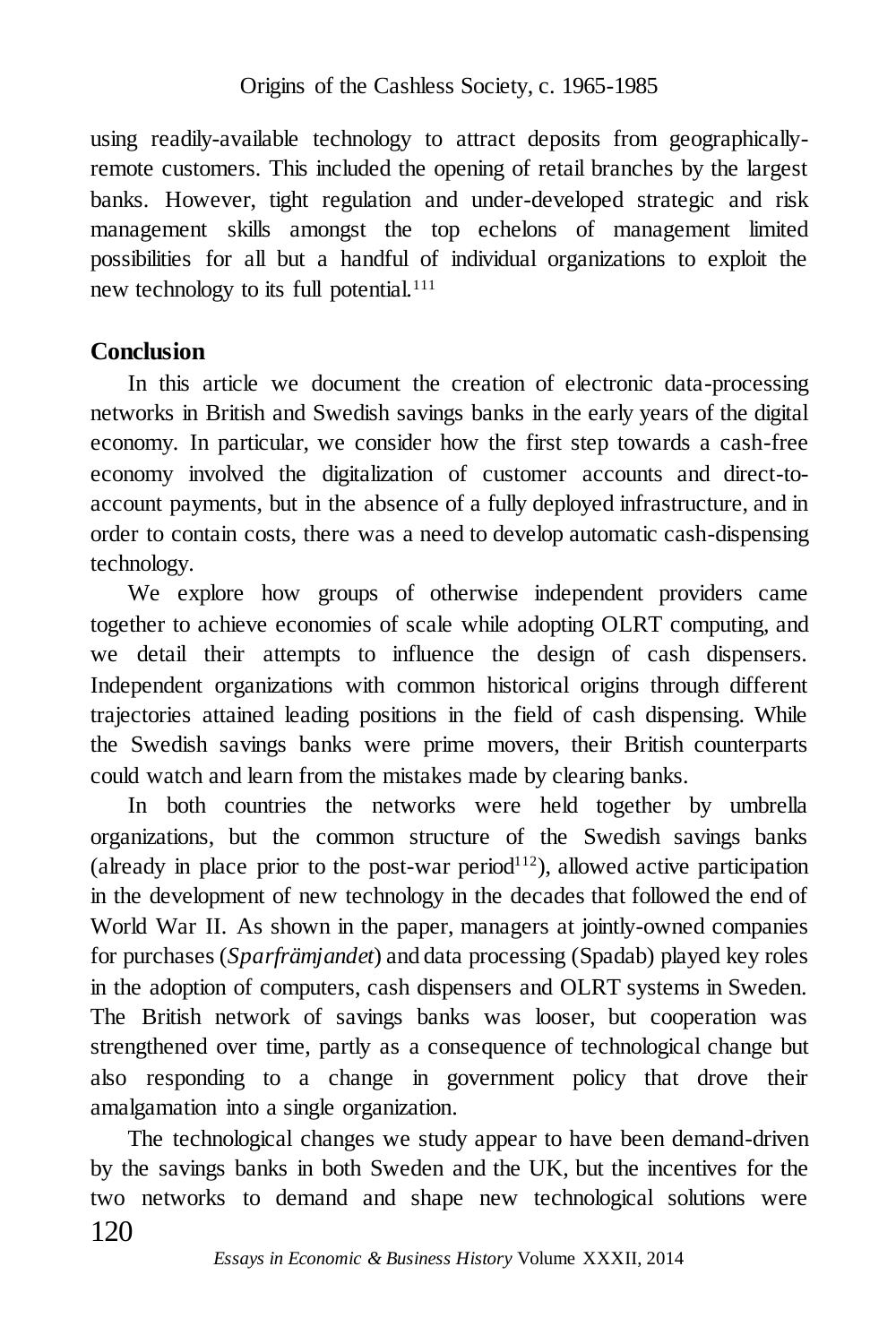somewhat different. In the Swedish case, competition with commercial banks over direct payroll accounts gave banks strong incentives to mechanize tasks, including cash dispensing. In the race to gain market shares and cut costs, Swedish banks initially accepted technical solutions with security flaws. In spite of early experiments with OLRT, the Swedish banks also began to build a network of cash dispensers that was not connected on-line.

In the British case, the involvement of banks in wage payments came later, and the TSBs were less successful in the competition with commercial banks. The TSBs were initially more hesitant over computerization, and used bureau services and established technologies. For example, the TSBs first introduced cash dispensers at least three years after the clearing banks and their Swedish counterparts. The decimalization of sterling in 1971 was a major turning point and encouraged the TSBs to bring computer operations in-house. The computer center of the Manchester and Midlands region played a key role in the development of on-line cash dispensers in the 1970s, but the adoption of the technology was slow until the big clearing banks launched a fleet of new cash dispensers in 1978. Nevertheless, within a few years and while benefiting from newer technology and no legacy investments, the TSBs acquired a leading position in the use of computers, cash dispensing and OLRT.

We make a perhaps unusual distinction between on-line and OLRT systems. This distinction begs the question, when is on-line not real-time processing? When considering the processing of data within the central processing unit then on-line is always OLRT. Indeed banks with a geographically-concentrated retail branch network and a relatively low volume of transactions took steps to link terminals and cash dispensers with their computer center (either physically or through modems and conventional telephone lines). This was the case for savings banks on the East coast of the USA,<sup>113</sup> as well as savings banks in Manchester and Malmö. However, we also present several European examples where on-line terminals inside retail banks and cash dispensers were not OLRT. In such cases the cash dispenser updated the customer's record after the transaction had taken place, avoiding long delays and minimizing customer inconvenience. Alternatively, organizational procedures were such that transactions were stored and batched together, so that central files were updated once or twice per day. The on-line system at the TSBs also revealed how early computer technology could reach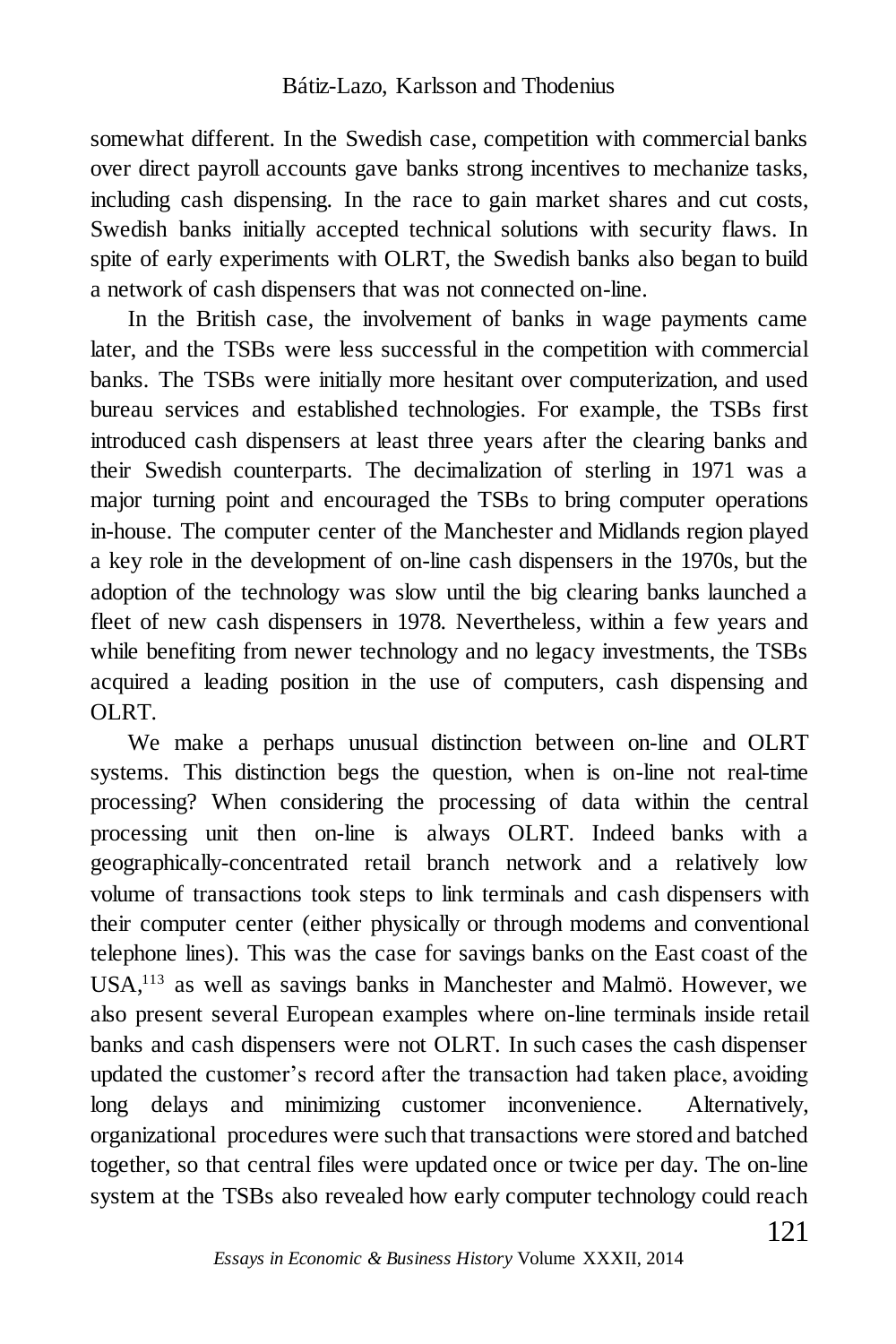capacity quite easily (at least as far as the transaction volume requirements of banks were concerned). These transactions were also characterized as relatively simple and standard.

Our research also departs from the common assumption within economic history that the nature of the response of retail financial intermediaries to regulatory change and new technology is rather deterministic.<sup>114</sup> We document how managers, especially middle-management, dealt with organizational change (or its absence) within groupings of the same organizational form in different geographies. As noted by Guerreiro  $Wilson<sup>115</sup>$ , in approaching new technology managers of British and Swedish savings banks required the machine to fit the work and not the other way around. Indeed, we document evidence stating how, in an effort to retain the custom of European banks, computer and cash dispenser manufacturers were ready to modify their equipment to suit the technical requirements and specifications of the savings banks. This further highlights the importance of European financial intermediaries to US computer manufacturers: when compared to the atomistic nature of American retail banking, large volumes of transactions and retail branch networks in Europe resulted in low-frequency but high-value orders of computer equipment. This evidence does not negate the importance of developments in computer technology in USA (particularly of manufacturers such as IBM and Burroughs, which were both suppliers of systems for the US military), but it does challenge naïve assumptions about the origins of technological change in financial services which acclaim the "... fact that many financial innovations originate in the US ...".<sup>116</sup>

In summary, we explore the first steps in the emergence of self-service technology and the changes it brought about for consumers and organizations active in retail financial market. We also develop an international comparison, with the purpose of researching technology and corporate strategy in their social and historical context, concerning the dynamics of the design, construction, development, implementation and use of specialized technology.

### **ACKNOWLEDGEMENTS**

122 This paper was previously circulated as 'Building Bankomat' [\(http://ideas.repec.org/p/pra/mprapa/27084.html,](http://ideas.repec.org/p/pra/mprapa/27084.html) May 2009). The research received financial support from the British Academy (LRG-41806), the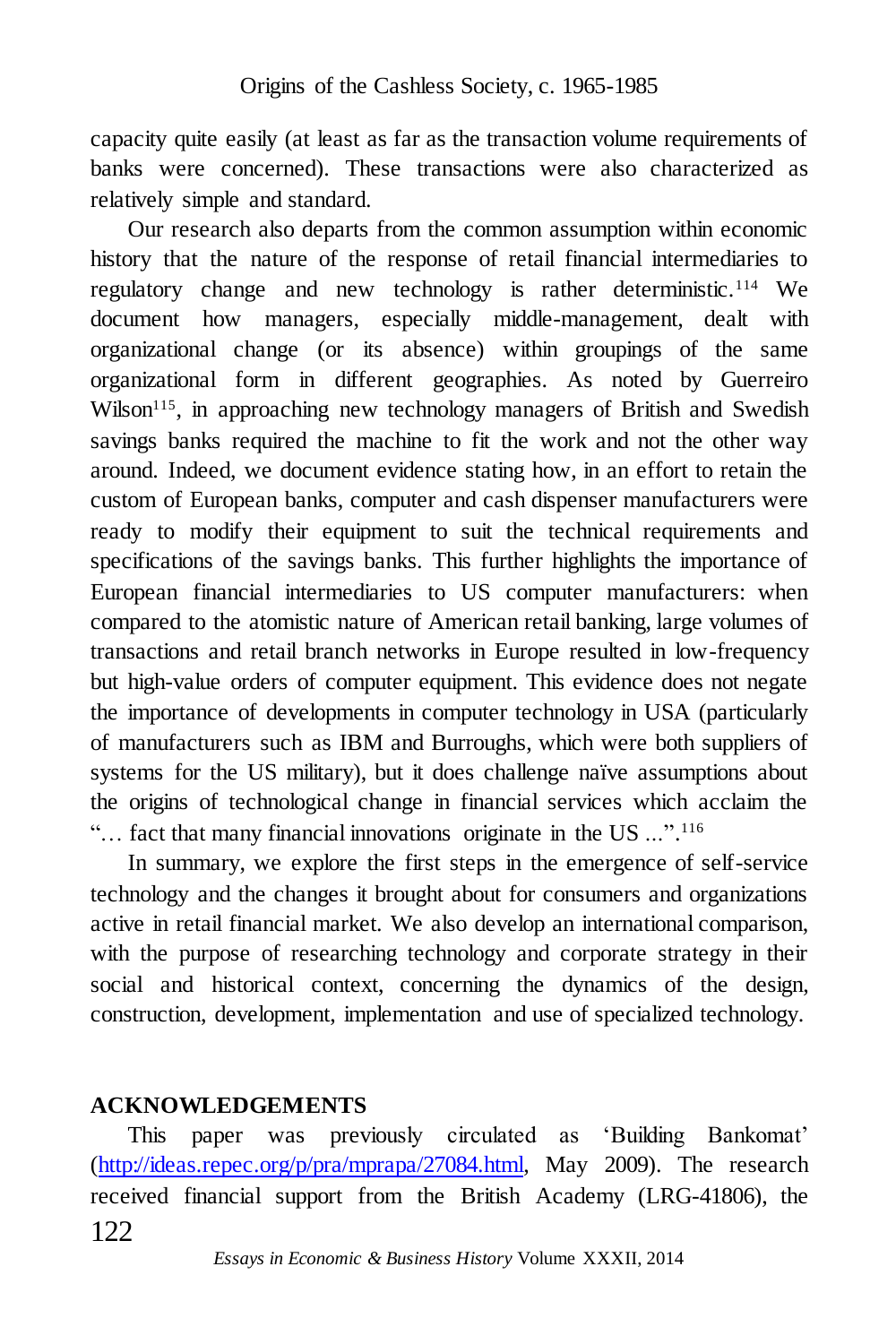Charles Babbage Institute (Arthur Norberg Travel Fund, 2008), Fundación Emilio Soldevilla para la Investigación y el Desarrollo en Economía de la Empresa, Fundación de Estudios Financieros (Fundef), and Jan Wallanders och Tom Hedelius Stiftelse. We appreciate the helpful assistance of Karen Sampson and her colleagues at Lloyds Banking Group Archives and Lars-Åke Berglund at Elanders in Västerås. Comments from anonymous referees, Lars Arfvidson, Cormac O'Grada, Martin Campbell-Kelly, Nathan Ensmenger, Lars Heide, Ross Anderson, Mar Rubio, Joseba de la Torre, Jesús María Valdaliso and participants at staff presentations at the University of Cambridge (Computer Laboratory Payments Group), Universidad Pública de Navarra and Universidad del País Vasco as well as from participants at the IT in Shaping Organizations (Copenhagen, 2009), the Association of Business Historians (Liverpool, 2009) and the Conference on the History of Nordic Computing (Stockholm, 2010) are gratefully acknowledged. The usual caveats apply.

### **NOTES**

l

9 JoAnne Yates, 2006.

<sup>&</sup>lt;sup>1</sup> Originally the terms paperless, checkless and cashless were, more often than not, used interchangeably. See further Bátiz-Lazo et al., 2013.

<sup>2</sup> Donough O'Brien, 2013.

<sup>3</sup> Katrina Gustafsson and Niklas Magnusson, 2013.

<sup>4</sup> Richard Grossman, 2010, pp. 169 and 197.

<sup>5</sup> Richard E. Sprague, 1977, p. 29; David L. Stearns, 2011.

<sup>6</sup> See also Bernardo Bátiz-Lazo and J. Carles Maixé-Altés, 2011a; Bátiz-Lazo and Maixé-Altés, 2011b; Bátiz-Lazo and Peter Wardley, 2007; Bátiz-Lazo, 2004; Bátiz-Lazo and Gustavo Del Angel, 2003; Susan Scott and Markos Zachariadis, 2012; Scott and Zachariadis, 2013.

<sup>7</sup> Naomi R. Lamoreaux et al., 2003; Richard N. Langlois, 2003.

<sup>8</sup> For instance, Martin Campbell-Kelly, 1992. James W. Cortada, 1993. Lars Heide, 1994; Heide, 2008; Heide, 2009; Charles W. Wootton and Barbara E. Kemmerer, 2007. Bátiz-Lazo and Maixé-Altés, 2011a; Bátiz-Lazo and Maixé-

Altés, 2011b. Alan E. Booth, 2001; Booth, 2004; Booth, 2007.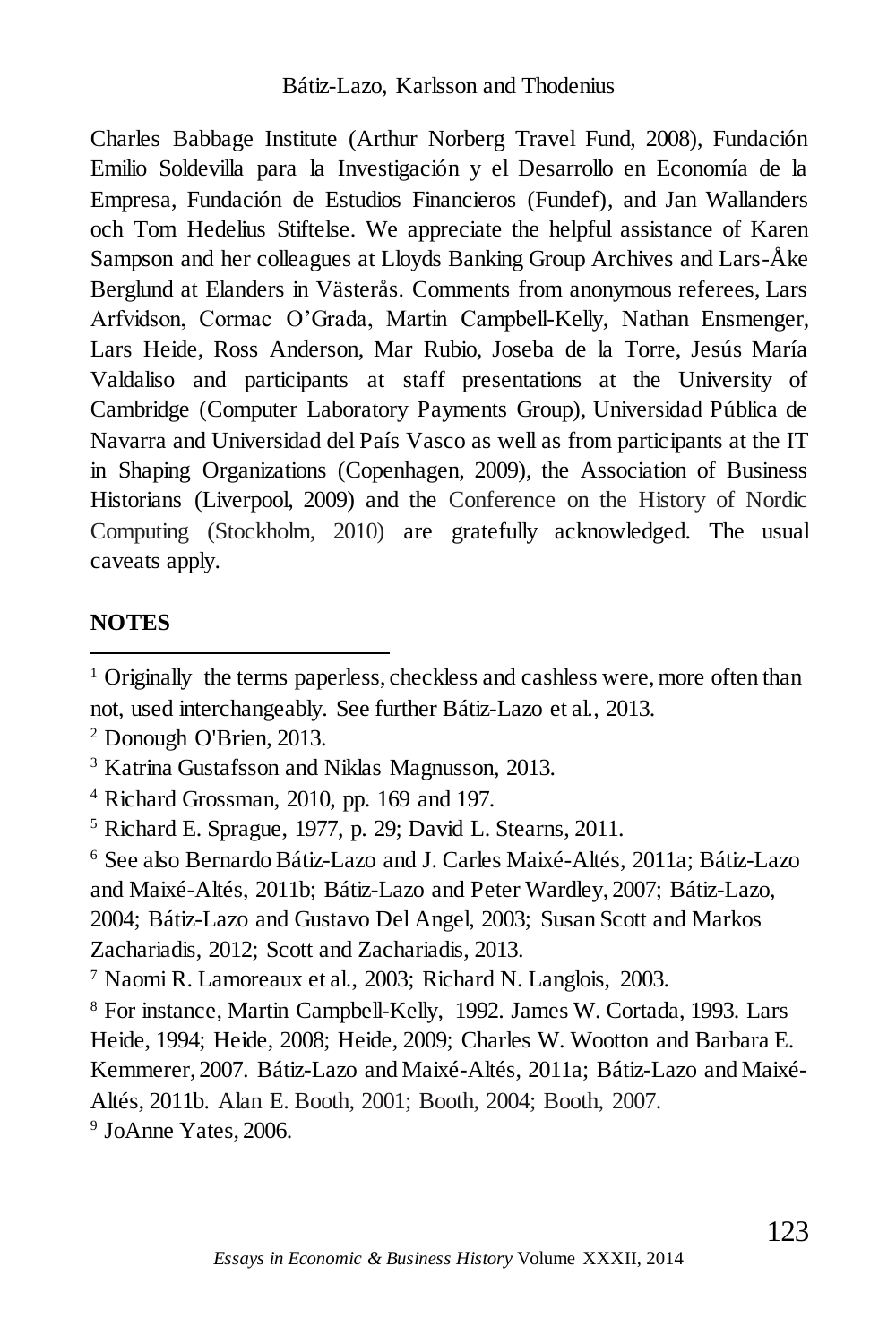<sup>10</sup> The early establishment of identities, practices, and division of labor in administrative computing is explored in Thomas Haigh, 2001.

<sup>11</sup> David Edgerton, 1999; Thomas J. Misa, 2007.

<sup>12</sup> Bátiz-Lazo and Thomas Haigh, 2012.

<sup>13</sup> See also the case study on the travails to develop OLRT by Barclays documented in Ian Martin, 2012.

<sup>14</sup> Bátiz-Lazo, 2009; Bátiz-Lazo and Robert J.K. Reid, 2008.

<sup>15</sup> The human intervention as the key distinction between cash dispenser and automated teller machine (ATM) was first introduced in Bátiz-Lazo, 2009. <sup>16</sup> H. Oliver Horne, 1947.

<sup>17</sup> See further Bátiz-Lazo and Mark Billings, 2012; R. Daniel Wadhwani, 2011.

<sup>18</sup> Maixé-Altés, 2009.

 $\overline{a}$ 

<sup>19</sup> Horne, 1947, p. 388.

<sup>20</sup> Guarantees to depositors introduced by Act of 1817 were reinstated in subsequent legislation enacted in 1833, 1863 and 1891. See further Horne, 1947, p. 72, Peter L. Payne, 1967.

<sup>21</sup> Some of the branches came from converting the premises of 'savings' centers' into actual branches, undertaken for the first time in Gloucester in 1948. See 'National Savings Centers,' *TSB Gazette* XVIII, no. 3 (July 1948), pp. 12-13.

<sup>22</sup> 'New Branches', *TSB Gazette* XX, no. 2 (April 1950), pp. 1-5. At the end of 1949 there were still at least 30 urban districts and county boroughs with 40,000 or more inhabitants without a savings bank retail branch.

<sup>23</sup> 'Opening of the 1500<sup>th</sup> Branch,' *TSB Gazette* XXXIV, no. 4 (October 1964), pp. 159-160 and 'New computer system for Belfast bank', *The Irish Times*, September 9, 1970, p. 15.

<sup>24</sup> Lloyds Bank Group Archive (LBGA), London, 'Branch and Staff Numbers', circa 2009.

<sup>25</sup> H.R.Johnson. 'The New Branch,' *TSB Gazette* XIX, no. 3 (July 1948), pp. 7-10.

<sup>26</sup> Bátiz-Lazo and Del Angel, 2003, p. 355; Jack Revell, 1973, pp. 355-356.

<sup>27</sup> Committee of London Clearing Banks (CLCB), 1978, p. 56.

<sup>28</sup> There is also an unverified statement of 498 savings banks in 1928.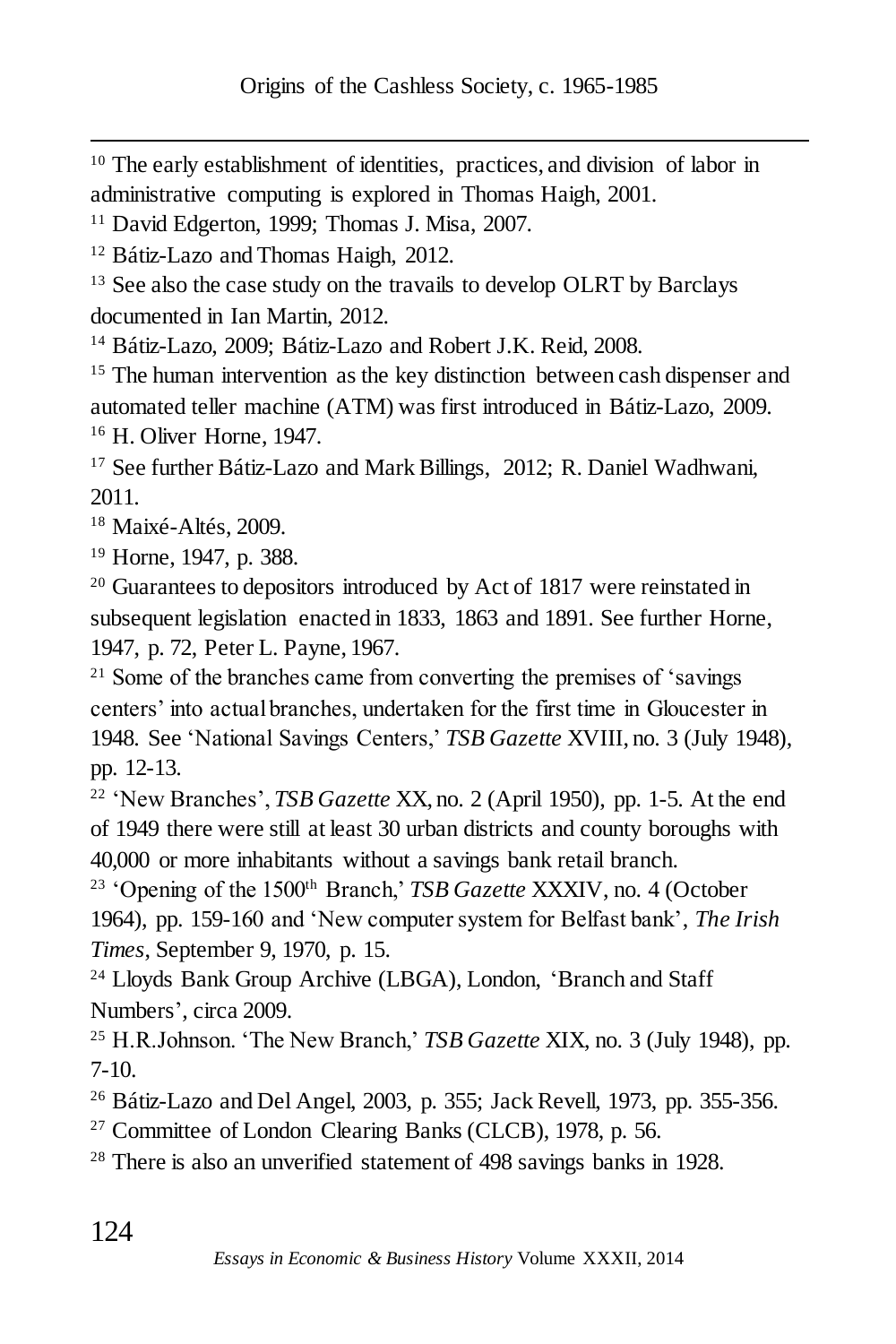- <sup>29</sup> Anders Sjölander, 2000.
- <sup>30</sup> Anders Forsell, 2002.

 $\overline{a}$ 

- <sup>31</sup> See further Bátiz-Lazo and Maixé-Altés, 2011a; Bátiz-Lazo and Maixé-
- Altés, 2011b; David L. Mason, 2004.
- <sup>32</sup> Note that membership of *Svenska sparbanksföreningen* was voluntary. See Forsell, 2002, p. 82.
- $33$  Torbjörn Hessling, 1990, pp. 68-69.
- <sup>34</sup> 'Wages by cheque', *The Economist*, October 31, 1958, p. 444.
- <sup>35</sup> Forsell, 2002, pp. 78-79, 89; Körberg, 2006, pp. 232-233.
- <sup>36</sup> See further Bátiz-Lazo and Maixé-Altés, 2011a; Bátiz-Lazo and Maixé-Altés, 2011b; Mason, 2004.
- <sup>37</sup> Ingvar Körberg, 2006, p. 158. For example, Sven G. Svensson was
- appointed managing director of *Svenska sparbanksföreningen* in 1962.
- <sup>38</sup> Forsell, 2002, pp. 78-79, 89; Hessling, 1990, p. 239.
- <sup>39</sup> The number of Ordinary Department accounts in the British savings banks increased 16 percent from 8,635,637 in 1962 to 9,980,000 in 1967. Michael S. Moss and Iain Russell, 1994, p. 326.
- <sup>40</sup> Körberg, 2006, pp. 210-212.
- <sup>41</sup> Moss and Russell, 1994, p. 327.
- <sup>42</sup> See also Thodenius et al., p. 2011.
- <sup>43</sup> Körberg, 2006.
- <sup>44</sup> See further Mason, 2004, pp. 192-194.
- <sup>45</sup> Körberg, 2006, p. 203.
- <sup>46</sup> Spadab, 1987.

<sup>47</sup> SCA, Spadab, 'Diverse,' May 6, 1965; CBI, Burroughs Corp, Ascension 90, Series 72, Box 10, 'Bankers Data Processing Inc.,' October 10, 1965; Sanders, 1963, p. 708.

- <sup>48</sup> Bátiz-Lazo and Maixé-Altés, 2011a.
- <sup>49</sup> Specifically: Manchester (6 banks); West Midlands-Kidderminster (6 banks); Bootle (near Liverpool, 8 banks); York (14 banks); Crawley in West Sussex (near Surrey, 5 banks); London (3 banks); Glasgow (4 banks); Belfast (one bank); and Falkirk (north of Edinburgh, one bank). See further Moss and Russell, 1994, 266.
- <sup>50</sup> Bátiz-Lazo and Maixé-Altés, 2011a; Bátiz-Lazo and Maixé-Altés, 2011b.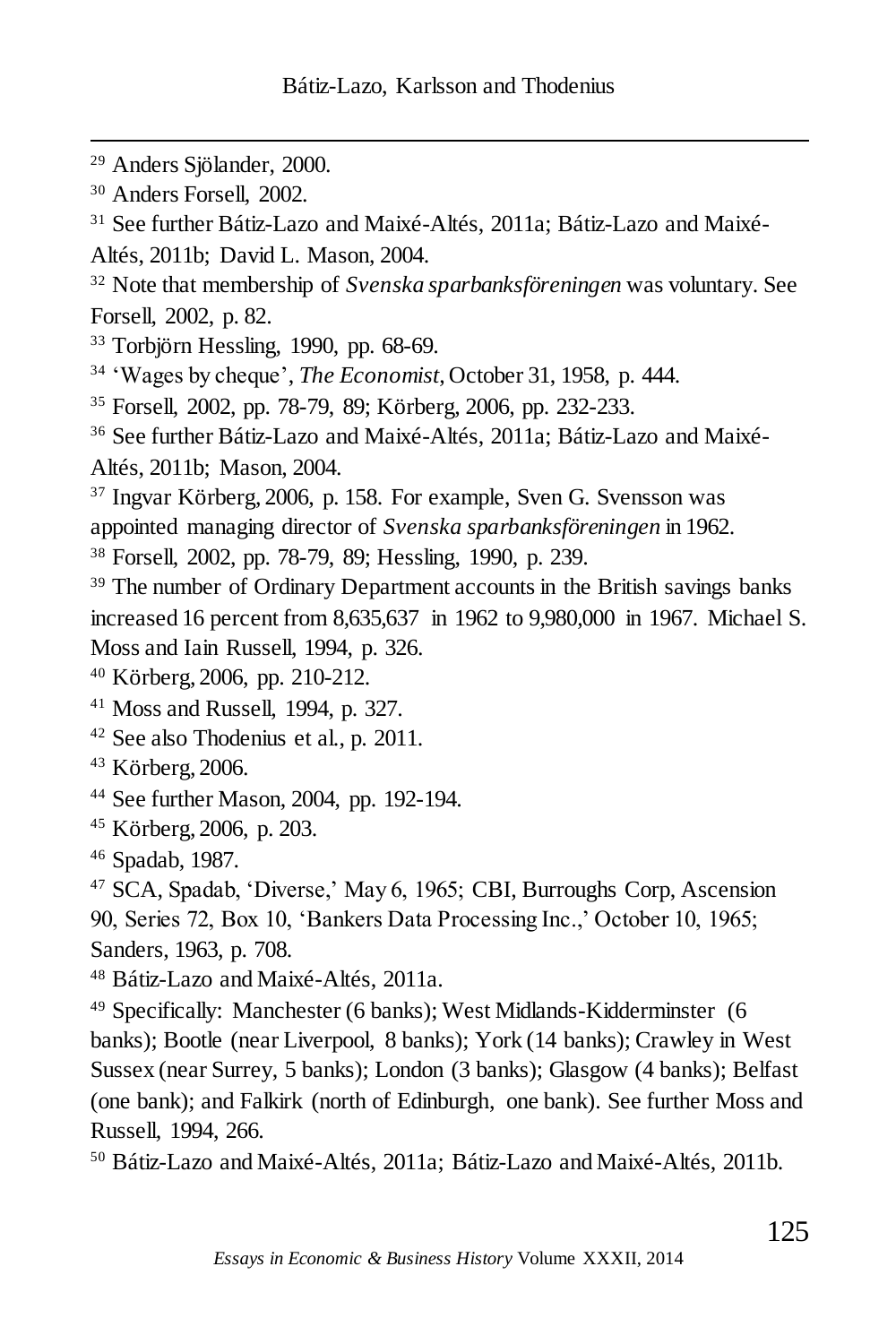<sup>51</sup> LBGA, 'Branch and Staff Numbers', circa 2009.

<sup>52</sup> In 1970 only the savings bank in the Irish Republic using a computer was that of Cork and this was a bureau service based on an IBM 360/20. The other four savings banks in the Irish Republic were those of Dublin, Limerick, Monaghan and Watford. See Sinnott, 1970 and 'New computer system for Belfast bank', *The Irish Times*, September 9, 1970.

<sup>53</sup> CBI, Ascension 90, Series 72, Box 10, Folder 12, Item 20, 'Order for new financial system,' April 26, 1978. The exact part number was not disclosed in the press release. However, it was stated that the order was worth \$18 million to Burroughs and the machines were to be installed by TSB Computer Services.

<sup>54</sup> Harry Read (Director of TSB Computer Services, circa 1970-1988), interview by Bernardo Bátiz-Lazo, Milton Keynes, July 17, 2008; and Hayden Taylor (Computer Systems Controller and Director of the Computer Research and Development Unit, circa 1970-1988), interview by Bernardo Bátiz-Lazo, Milton Keynes, July 17, 2008.

<sup>55</sup> Clearing banks' internal labor markets also helped with internal recruiting and training of computer experts with banking knowledge. See among others Bátiz-Lazo et al., 2011; Alan E. Booth, 2004; Booth, 2007.

<sup>55</sup> Moss and Russell, 1994, p. 271.

 $\overline{a}$ 

- <sup>57</sup> Ibid.
- <sup>58</sup> Ibid. The computer at Wythenshawe was built in 1979.
- <sup>59</sup> Read, interview
- <sup>60</sup> Moss and Russell, 1994, p. 271.
- <sup>61</sup> Richard E. Sprague, 1977, p. 31.
- <sup>62</sup> See also Björn Thodenius et al., 2011.

<sup>63</sup> The Rausing Company later became the firm Restello, a company within the Tetra Pak group.

<sup>64</sup> Bátiz-Lazo and Reid, 2011, p. 4.

<sup>65</sup> Bátiz-Lazo, 2009, pp. 5 and 19.

<sup>66</sup> Metior was founded in December 1965 by Bevaknings AB Securitas and Vapor AB and its activities started two years later. Metior was originally based in Lund but moved to Malmö in 1967. The expertise in automated petrol distribution was also found amongst the first manufacturers of British cash dispensers (Bátiz-Lazo and Reid, 2011).

<sup>56</sup> Ibid.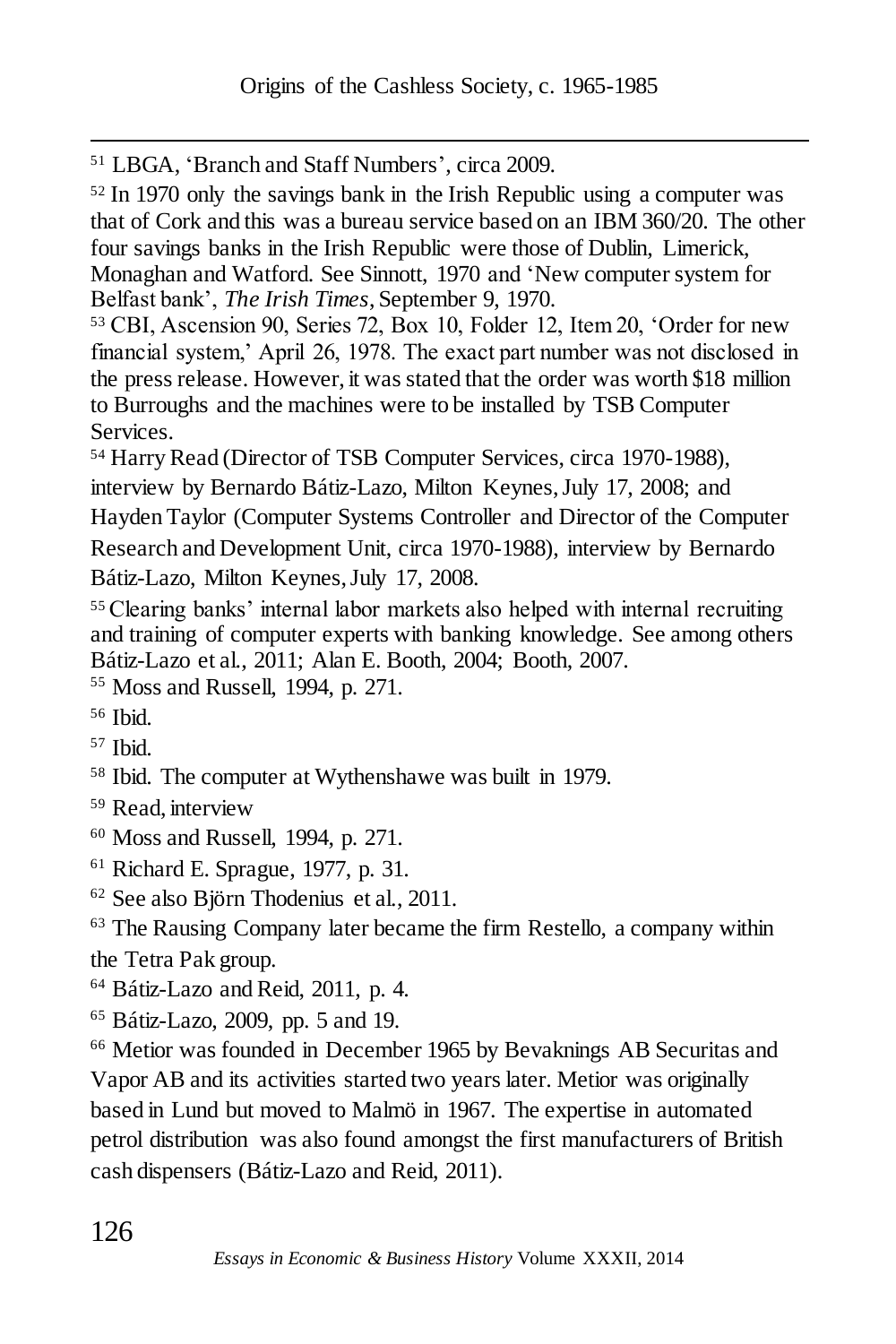<sup>67</sup> Arfvidson, 2007. Vapor Securitas had introduced the first PIN code-based passage cards for gates – 'Securicoll' – in 1964. Metior applied the same technology on its petrol pumps and, later, on cash dispensers.

<sup>68</sup> Viggo Wentzel, 1996; Körberg, 2006, p. 348.

<sup>69</sup> Metior Archive. Körberg, 2006, p. 348.

<sup>70</sup> Elanders AB (EAB), Västerås, Sweden, Metior AB (MAB), Huvud- och dagböcker (HD) 1966-1971, (Series 1), Volume 8, December 20, 1966. Metior had also invited representatives from the police (Polistekniska rådgivningsbyrån) and a manufacturer of safes (most likely E A Rosengrens Kassaskåpsfabrik).

<sup>71</sup> Arfvidson, 2007.

 $72$  Ibid.

 $\overline{a}$ 

<sup>73</sup> EAB, MAB, HD, Vol 8, May 20, 1968.

<sup>74</sup> EAB, MAB, HD, Vol 10, February 1970. By 1971, Metior achieved a dominant position in Switzerland (where De La Rue had left the market), and was about to enter the French market in collaboration with Transac, a division of Compagnie Industrielle des Telecommunications (CIT). See further André Michaud, 2004.

<sup>75</sup> EAB, MAB, HD, Vol 15, 1971.

<sup>76</sup> 1,100 units of Bankomat IV were sold in France between 1969 and 1977. Of these 250 were manufactured in Sweden and the rest in France by Transac. See Michaud, 2004, p. 30.

<sup>77</sup> Bátiz-Lazo and Reid, 2008. Harper and Bátiz-Lazo, 2013.

<sup>78</sup> Arfvidson, 2007.

<sup>79</sup> EAB, MAB, HD, Vol. 9, January 24, 1969.

<sup>80</sup> Bátiz-Lazo and Reid, 2008; Bátiz-Lazo and Reid, 2011.

<sup>81</sup> EAB, MAB, HD, Vol 10, 1970; EAB, MAB, HD, Vol 13, October 15, 1971; and EAB, MAB, PM Protokoll, Rapporter, Vol 13, Sammanträde hos Bankföreningen, September 3, 1971 and Meddelande angående Metiors organization, 20 October, 1971. Metior had other problems that led to its takeover by Asea. For instance, in September 1971 technical problems resulted in the Swedish association of commercial banks questioning the benefits of further collaboration. As a rapidly expanding company Metior also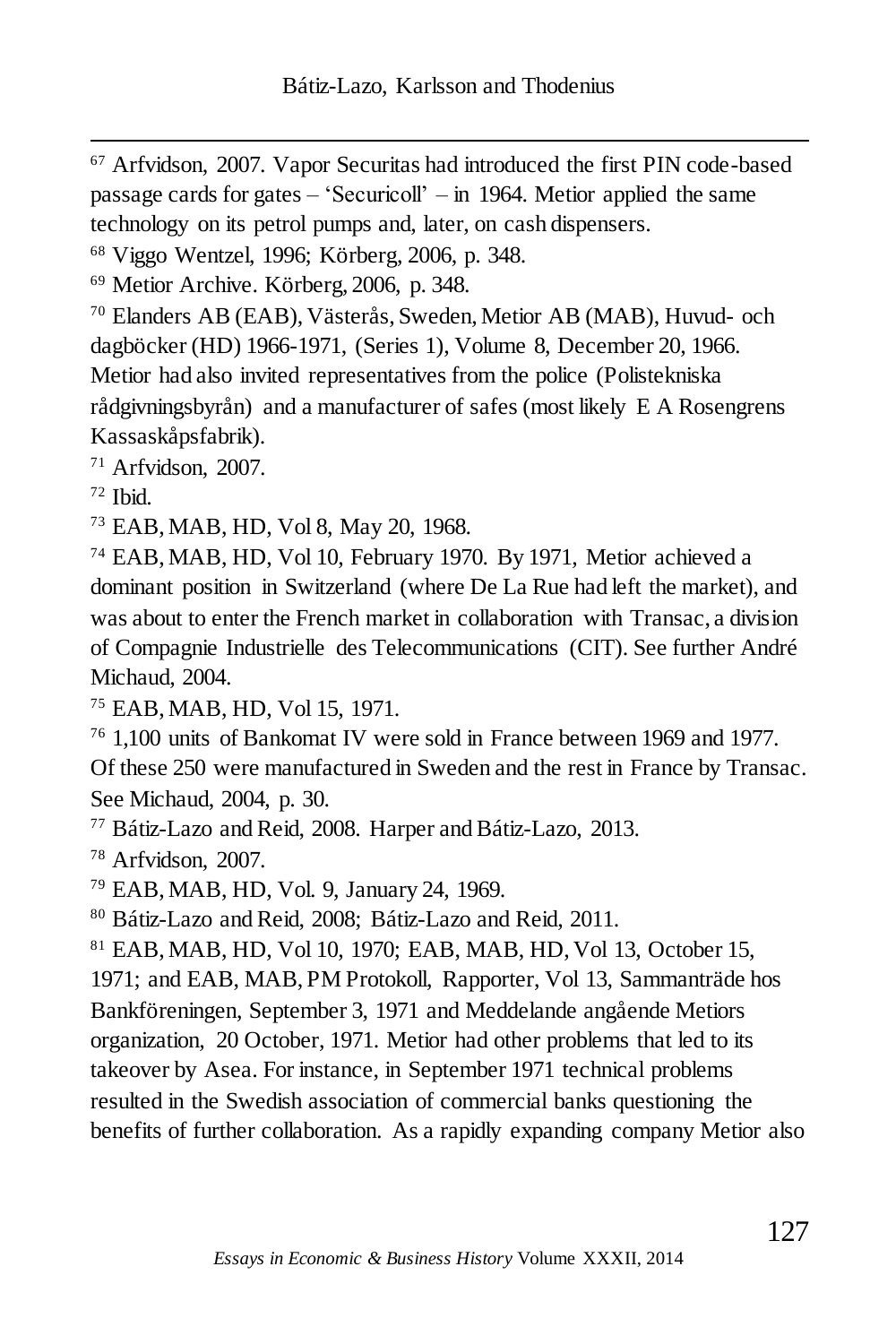suffered from organizational problems. Its customers frequently complained about delayed correspondence. See also Arfvidson, 2007.  $82$  Ibid.

<sup>83</sup> The IBM machine was also connected to NCR series 4200 machines. These devices were connected via modem to an IBM 2701 data adapter. The class 4200 was an accounting machine and a cash register depending on the build of the device. It later became an electronic data input machine to output to punch tape and punch cards and then became an electronic calculating machine know as a Post-Tronic.

84 Leif Arfvidson (previous head of R&D at Metior), email message to Bernardo Bátiz-Lazo, June 12, 2012.

<sup>85</sup> EAB, MAB, HD, Vol. 11, June 1970; EAB, MAB, HD, Vol. 15, 1971.

<sup>86</sup> Unless otherwise stated this paragraph borrows freely from Ekebrink, 1974, pp. 10-12.

<sup>87</sup> Arfvidson, 2007.

 $\overline{a}$ 

<sup>88</sup> Swedish patent number SE 401048, filed August 29, 1974, issued August 2, 1979; US patent number 4020972, filed August 21, 1975, issued May 3, 1977. <sup>89</sup> Arfvidson, 2007. Lars Arfvidson (previous head of R&D at Metior), email message to Björn Thodenius on May 5, 2012.

<sup>90</sup> Thodenius, 2008.

 $91$  Datasaab was at the start of their collaboration with Leif Lundblad and his Stockholm-based Inter Innovation Company. Lundblad had developed its own cash-dispensing mechanism to accommodate the differences between dollar notes and European currencies (Wentzel, 1996). The experience of Datasaab with the Docutel machines, combined with Lundblad's dispensing mechanism, led to the decision to develop a Datasaab ATM. However, before a working machine had been presented, Datasaab became a part of Ericsson Information Systems. A number of machines were produced and installed around the world.

<sup>92</sup> Thodenius, 2008, p. 22.

<sup>93</sup> Arfvidson, 2007.

<sup>94</sup> 'News from the Banks: West Midland,' *TSB Gazette*. XXXIV, no. 4

(October 1964), p. 158.

<sup>95</sup> Bátiz-Lazo and Reid, 2008, pp. 2-3.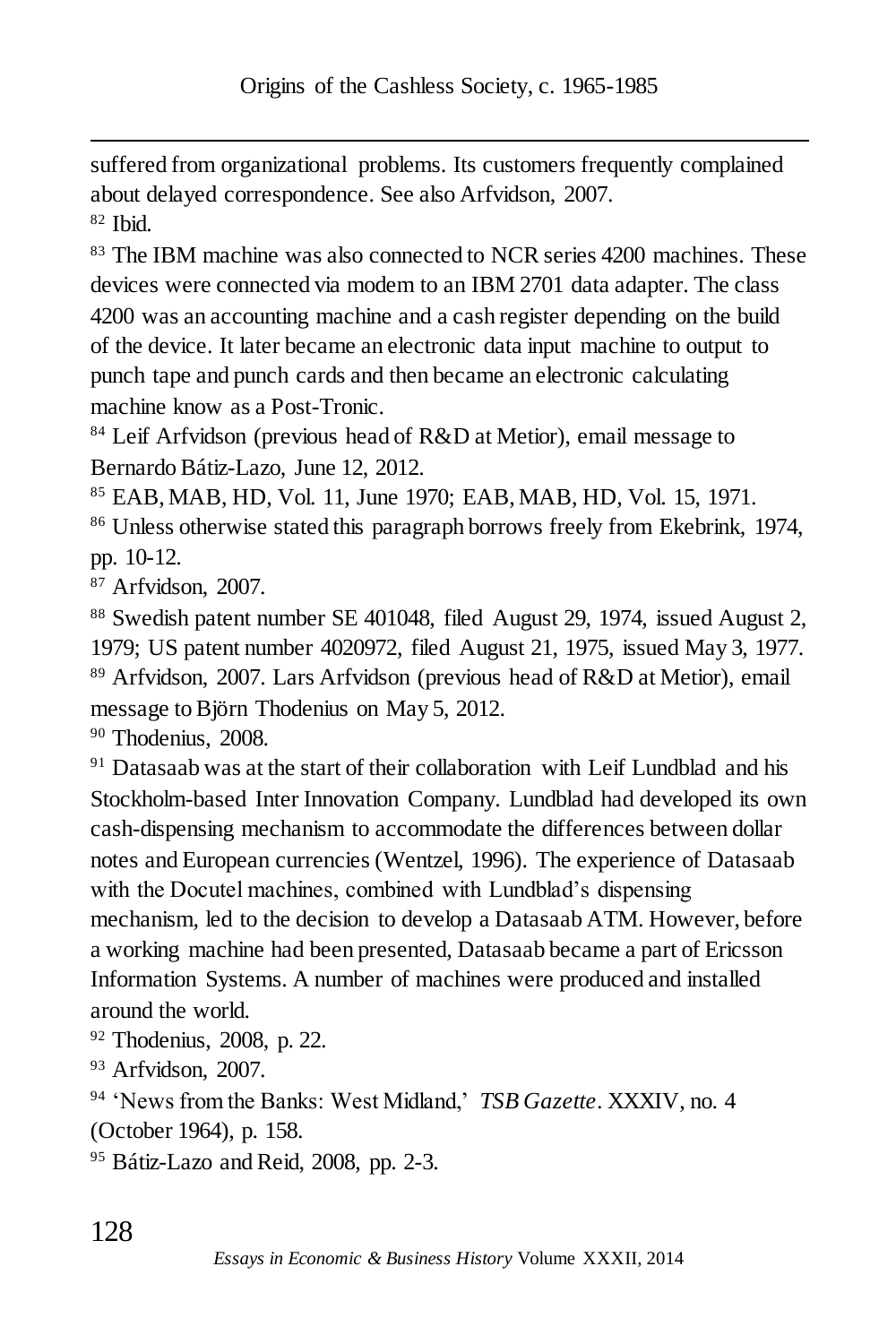<sup>96</sup> Bátiz-Lazo, 2009, pp. 7-8.

<sup>97</sup> B. R. Johnson 'First steps in self-serving banking,' *TSB Gazette* XXXVII, no. 3 (July 1967), pp. 74-80.

<sup>98</sup> Sprague, 1977, p. 31.

 $\overline{a}$ 

<sup>99</sup> Unless otherwise stated the reminder of this section borrows freely from interviews with Read and Taylor interviews (see note 54). The selection of Chubb and ICL as providers of equipment followed Harold Wilson's and Tony Benn's "buy British" policy rather than technical specifications and preferences of the TSBs' computer staff. See further Billings and Booth, 2011.

<sup>100</sup> Moss and Russell, 1994, p. 282. As noted above, at this point the TSB in Manchester was running a Sperry mainframe as the ICL/English Electric machine had been decommissioned.

<sup>101</sup> Ray Neal (director, TSB Computer Services and TSB Trust, 1959-1984), interview by Bernardo Bátiz-Lazo, Leicester, March 16, 2008.

<sup>102</sup> This transaction brought the total value of equipment ordered or installed at the TSBs by Burroughs during the previous 12 months to \$34 million. CBI, Ascension 90, Series 72, Box 10, Folder 13, Item 9, 'Large UK order,' February 8, 1979.

<sup>103</sup> CBI, Ascension 90, Series 72, Box 10, Folder 6, Item 57, 'RT5000,' November 3, 1976.

<sup>104</sup> Bátiz-Lazo, 2009.

<sup>105</sup> Neal, interview.

<sup>106</sup> See further Bátiz-Lazo and Reid, 2008; Bátiz-Lazo and Reid, 2011.

<sup>107</sup> 'Contracts 500 Cash Dispensers for Bank,' *The Times*, September 10, 1969.

<sup>108</sup> Taylor, interview.

<sup>109</sup> Unless otherwise stated the reminder of this paragraph borrows freely from Sarah Whitmore (retail branch staff, TSB, circa 1973-1980), interview by Bernardo Bátiz-Lazo, Leicester, February 8, 2008; Michael D McQuade, (branch manager and group manager, TSB, 1964-2000), interview by Bernardo Bátiz-Lazo, Leicester, March 6, 2008; Janet Shipley (retail branch staff, TSB, 1969-2008), interview by Bernardo Bátiz-Lazo, Leicester, March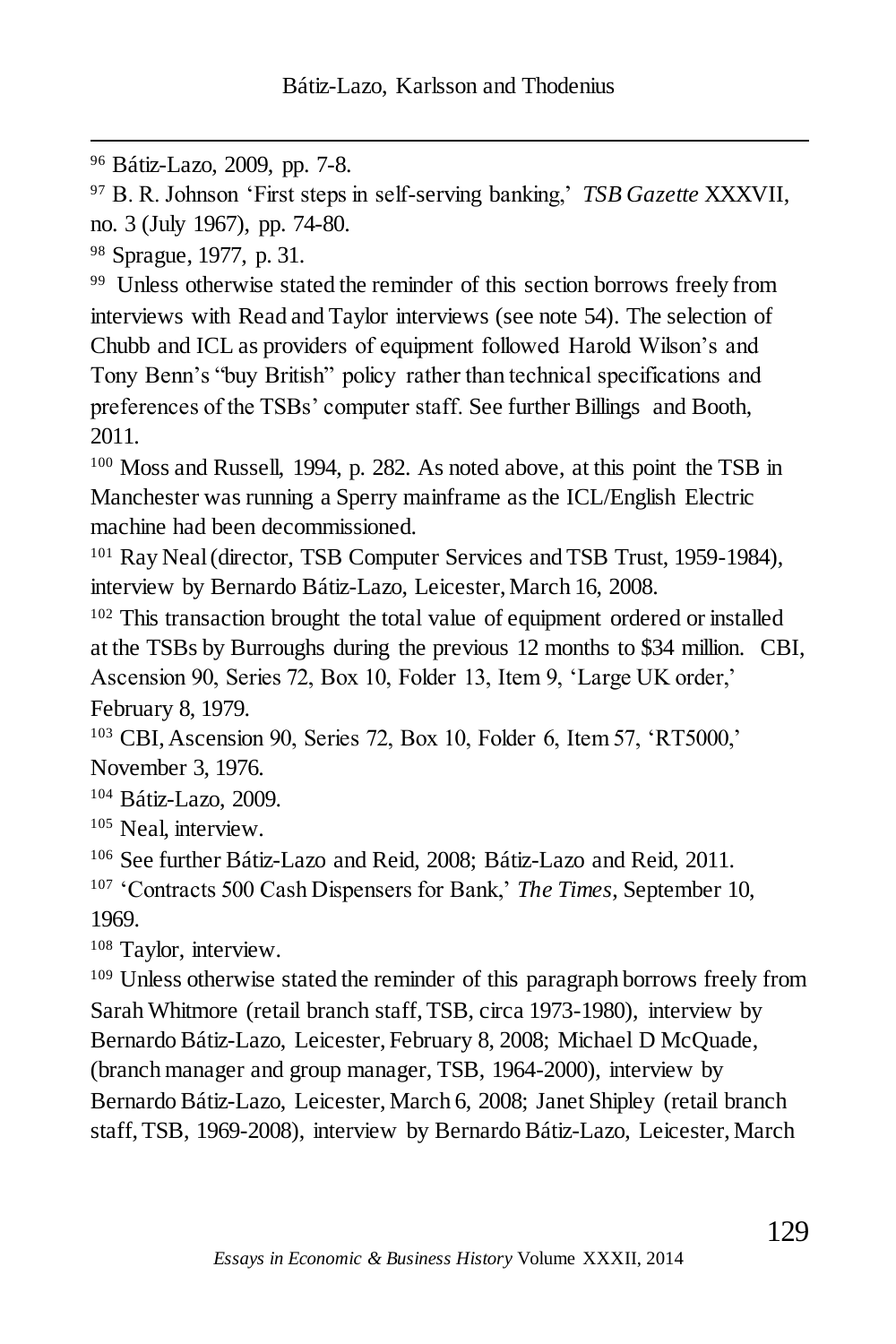11, 2008. This machine was marketed as RT6500 to US banks from 1981 onwards.

<sup>110</sup> On the travails of the clearing banks with computer technology see further Margaret Ackrill and Leslie Hannah, 2001; Booth, 2004; Martin, 2012; Booth, 2007.

<sup>111</sup> Neal and Taylor interview.

<sup>112</sup> As has been documented for Spain in Bátiz-Lazo and Maixé-Altés, 2011a; Bátiz-Lazo and Maixé-Altés, 2011b.

<sup>113</sup> Sanders, 1963, pp. 708-709.

<sup>114</sup> See for instance Edward P. M. Gardener et al., 1999.

<sup>115</sup> Wilson, 2008.

 $\overline{a}$ 

<sup>116</sup> Scott W. Frame and Lawrence J. White, 2009, p. 2.

# **WORKS CITED**

Ackrill, Margaret and Leslie Hannah. *Barclays: The Business of Banking 1690-1996*. Cambridge: Cambridge University Press, 2001.

Anonymous. "National Savings Centers." *TSB Gazette* 18 (3 - July 1948): 12- 13.

Anonymous. "New Branches." *TSB Gazette* 20 (2 - April 1950): 1-5.

Anonymous. "Opening of the 1500<sup>th</sup> Branch." *TSB Gazette* 34 (4 - October 1964): 159-60.

Anonymous. "New Computer System for Belfast Bank." *The Irish Times*, September 9, 1970, 15.

Anonymous. "Contracts 500 Cash Dispensers for Bank." *The Times*, September 10, 1969.

Anonymous. "Wages by Cheque." *The Economist*, October 31, 1958.

130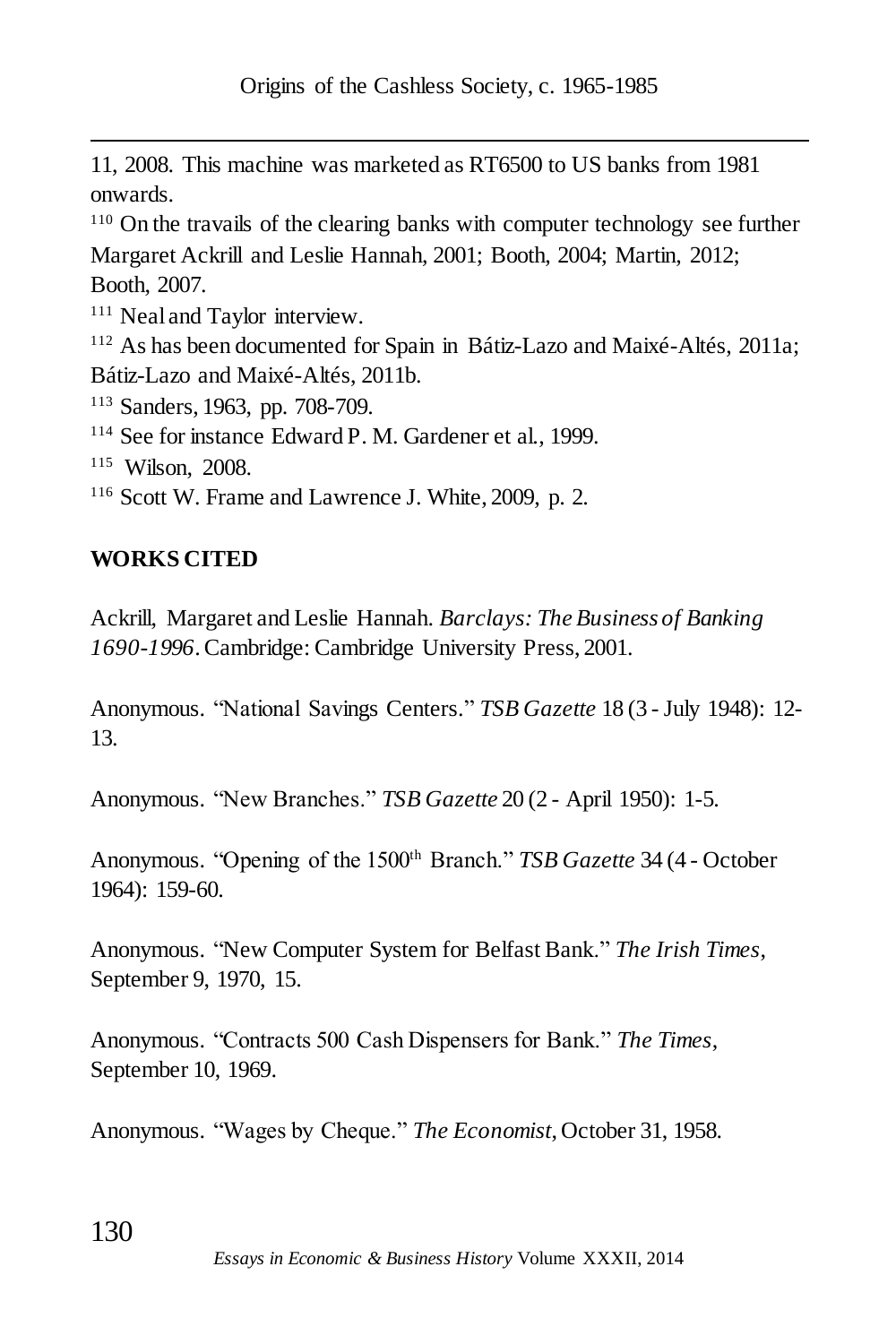Anonymous. "News from the Banks: West Midland." *TSB Gazette*. 34 (4 - October 1964): 158.

 $\overline{a}$ 

Arfvidson, Lars. "Teknikhistoria: den första Bankomaten i världen," Tekniska Museet, 2007. Acccessed January 28, 2013. [http://www.tekniskamuseet.se](http://www.tekniskamuseet.se/)

Bátiz-Lazo, Bernardo. "Emergence and Evolution of ATM Networks in the UK, 1967-2000." *Business History* 51 (2009): 1-27.

Bátiz-Lazo, Bernardo. "Strategic Alliances and Competitive Edge: Insights from Spanish and UK Banking Histories." *Business History* 46 (2004): 23-56.

Bátiz-Lazo, Bernardo and Mark Billings. "New Perspectives in the Business History of Not-for-Profit Financial Institutions: Form, Performance and Governance." *Business History* 54 (2012): 309-324.

Bátiz-Lazo, Bernardo and Gustavo Del Angel. "Competitive Collaboration and Market Contestability: Cases in Mexican and UK Banking (1945-75)." *Accounting, Business and Financial History* 13 (2003): 1-30.

Bátiz-Lazo, Bernardo and Thomas Haigh. "Engineering Change: The Appropriation of Computer Technology at Grupo Ica in Mexico (1965– 1971)." *IEEE Annals of the History of Computing* 34 (2012): 3-16.

Bátiz-Lazo, Bernardo, Thomas Haigh and David Stearns. "How the Future Shaped the Past: The Case of the Cashless Society." *Enterprise and Society* 15 (2014): 103-131.

Bátiz-Lazo, Bernardo and J. Carles Maixé-Altés. "Managing Technological Change by Committee: The Computerization of Savings Banks in Spain and the UK (Circa 1960-1988)." *Revista de Historia Industrial* 47 (2011a): 117- 150.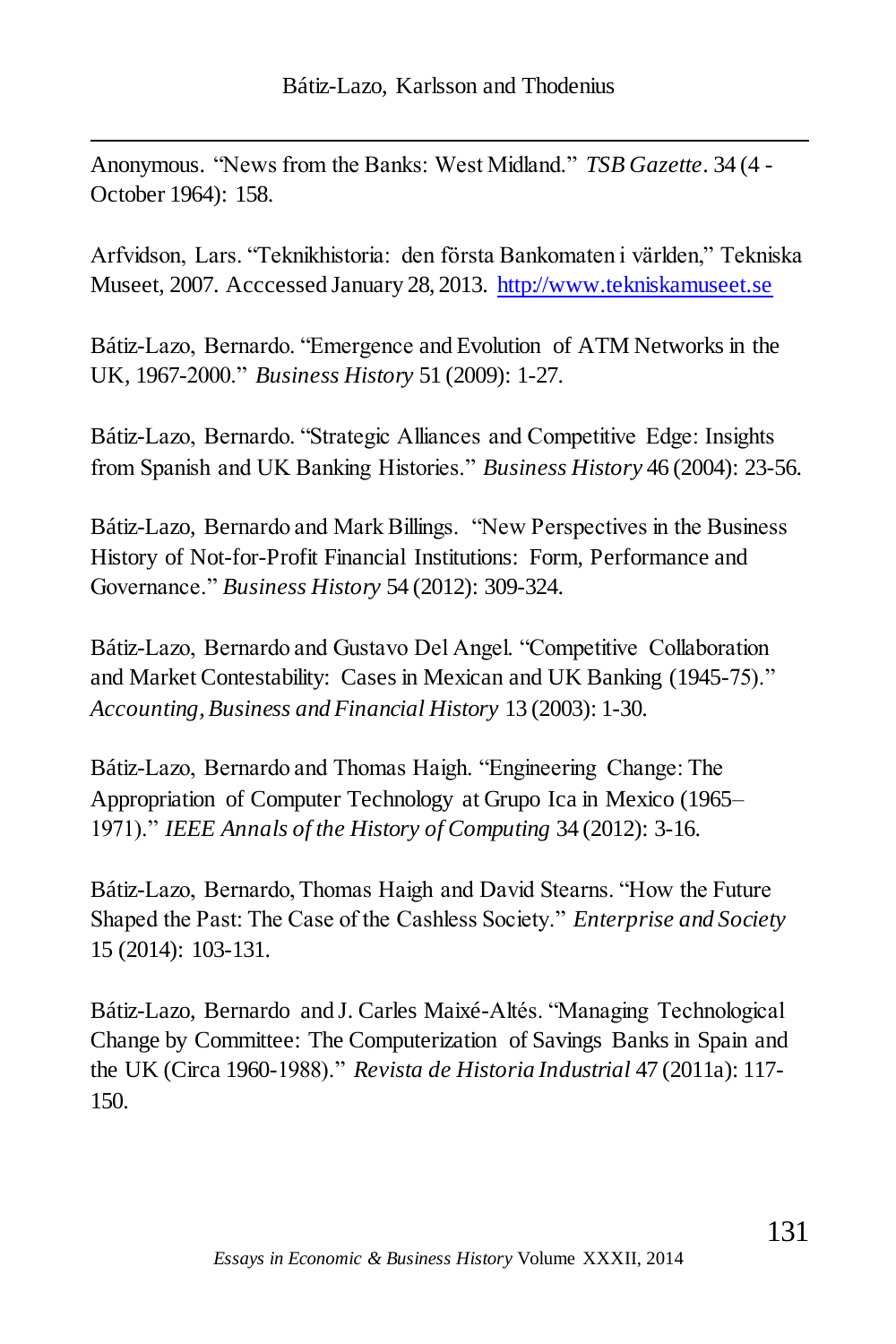Bátiz-Lazo, Bernardo and J. Carles Maixé-Altés. "Organisational Change and the Computerisation of British and Spanish Savings Banks, Circa 1950-1985." In *Technological Innovation in Retail Finance: International Historical Perspectives*, edited by Bátiz-Lazo, Bernardo, J. Carles Maixé-Altés and Paul Thomes, 137-154. London and New York: Routledge, 2011b.

Bátiz-Lazo, Bernardo, J. Carles Maixé-Altés and Paul Thomes (eds.). *Technological Innovation in Retail Finance: International Historical Perspectives*. London and New York: Routledge, 2011.

Bátiz-Lazo, Bernardo and Robert J. K. Reid. "Evidence from the Patent Record on the Development of Cash Dispensers and ATM Technology." In *IEEE History of Telecommunications Conference* (Paris: 2008).

Bátiz-Lazo, Bernardo and Robert J. K. Reid. "The Development of Cash Dispensing Technology in the UK." *IEEE Annals of the History of Computing* 33 (2011): 3-15.

Bátiz-Lazo, Bernardo and Peter Wardley. "Banking on Change: Information Systems and Technologies in UK High Street Banking, 1919-1969." *Financial History Review* 14 (2007): 177-205.

Billings, Mark and Alan E. Booth. "Techno-Nationalism, the Post Office and the Creation of Britain's National Giro." In *Technological Innovation in Retail Finance: International Historical Perspectives*, edited by Bernardo Bátiz-Lazo, , J. Carles Maixé-Altés and Paul Thomes, 155-72. London: Routledge, 2011.

Booth, Alan E. "British Retail Banks, 1955-70: A Case of "Americanisation"?" In *Americanisation in Twentieth Century Europe: Business, Culture, Politics*, edited by Matthias Kipping and Nick Tiratsoo, 309-323. Lille: Université Charles de Gaulle, 2001.

 $\overline{a}$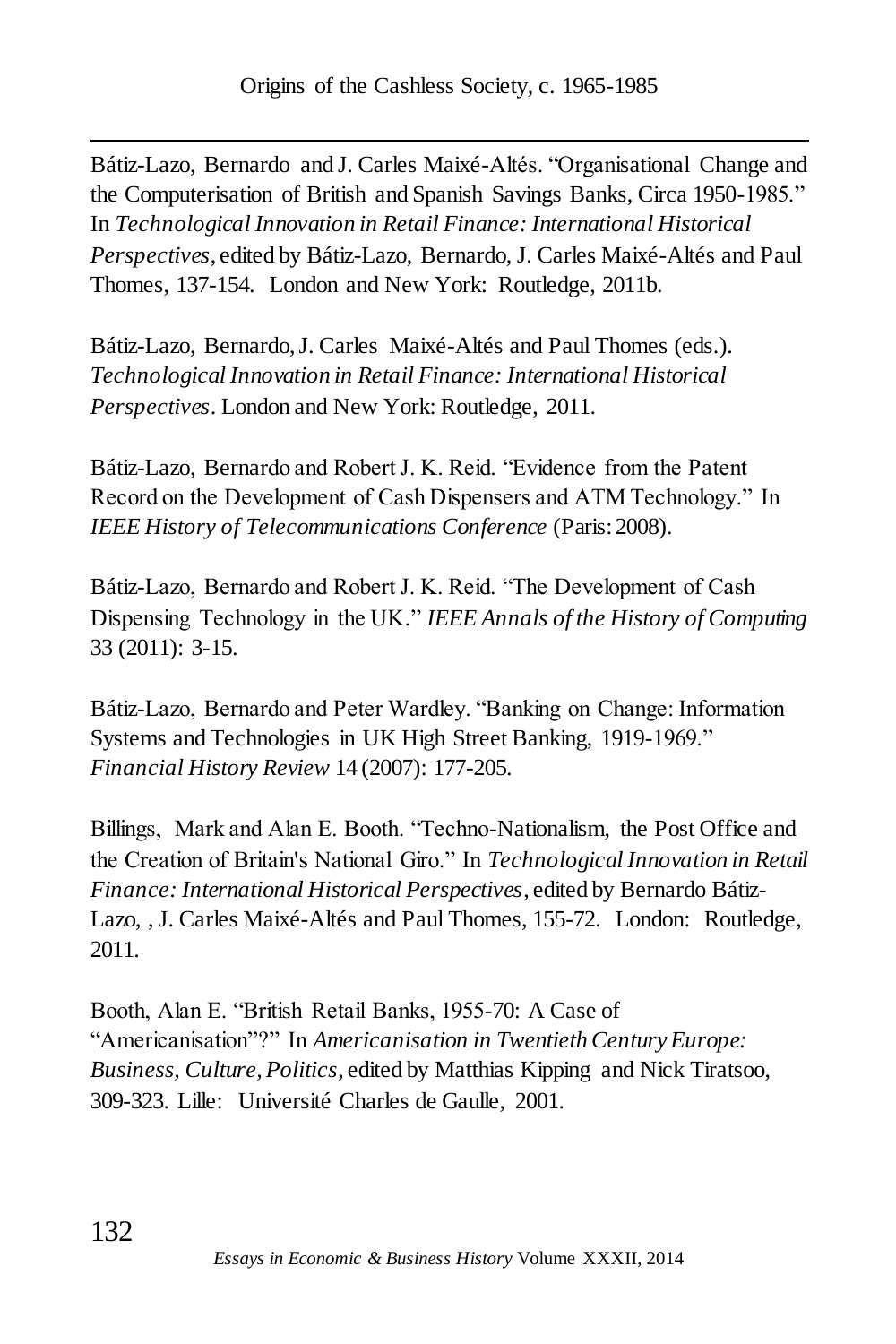Booth, Alan E. "Technical Change in Branch Banking at the Midland Bank, 1945-75." *Accounting, Business and Financial History* 14 (2004): 277-300.

 $\overline{a}$ 

Booth, Alan E. *The Management of Technical Change: Automation in the U.K. And U.S.A. Since 1950*. Basingstoke: Palgrave, 2007.

Campbell-Kelly, Martin. "Large-Scale Data Processing in the Prudential, 1850-1930." *Accounting, Business and Financial History* 2 (1992): 117-139.

CLCB. *Evidence of the London Clearing Bankers to the Committee to Review the Functioning of Financial Institutions (General Memorandum of Evidence to the Wilson Committee - November 1977)*. London: Committee of London Clearing Bankers, 1978.

Cortada, James W. *Before the Computer:IBM, NCR, Burroughs, and Remington Rand and the Industry They Created, 1856-1956.* Princeton, NJ: Princeton University Press, 1993.

Edgerton, David. "From Innovation to Use: Ten Eclectic Theses on the Historiography of Technology." *History and Technology* 16 (1999): 111-136.

Ekebrink, Ivan. "Cash Dispensing: A Joint Venture in Sweden." *Magazine of Bank Administration* (1974): 10-12 and 63.

Forsell, Anders. *Moderna tider i Sparbanken: Om organisatorisk omvandling i ett institutionellt perspektiv*. Stockholm: Nerenius & Santérus förlag, 2002.

Frame, W. Scott and Lawrence J. White. "Technological Change, Financial Innovation, and Diffusion in Banking." Atlanta, GA: Federal Reserve Bank of Atlanta, 2009.

Gardener, Edward P. M., Barry Howcroft, and Jonathan Williams. "The New Retail Banking Revolution." *The Service Industries Journal* 19 (1999): 83- 100.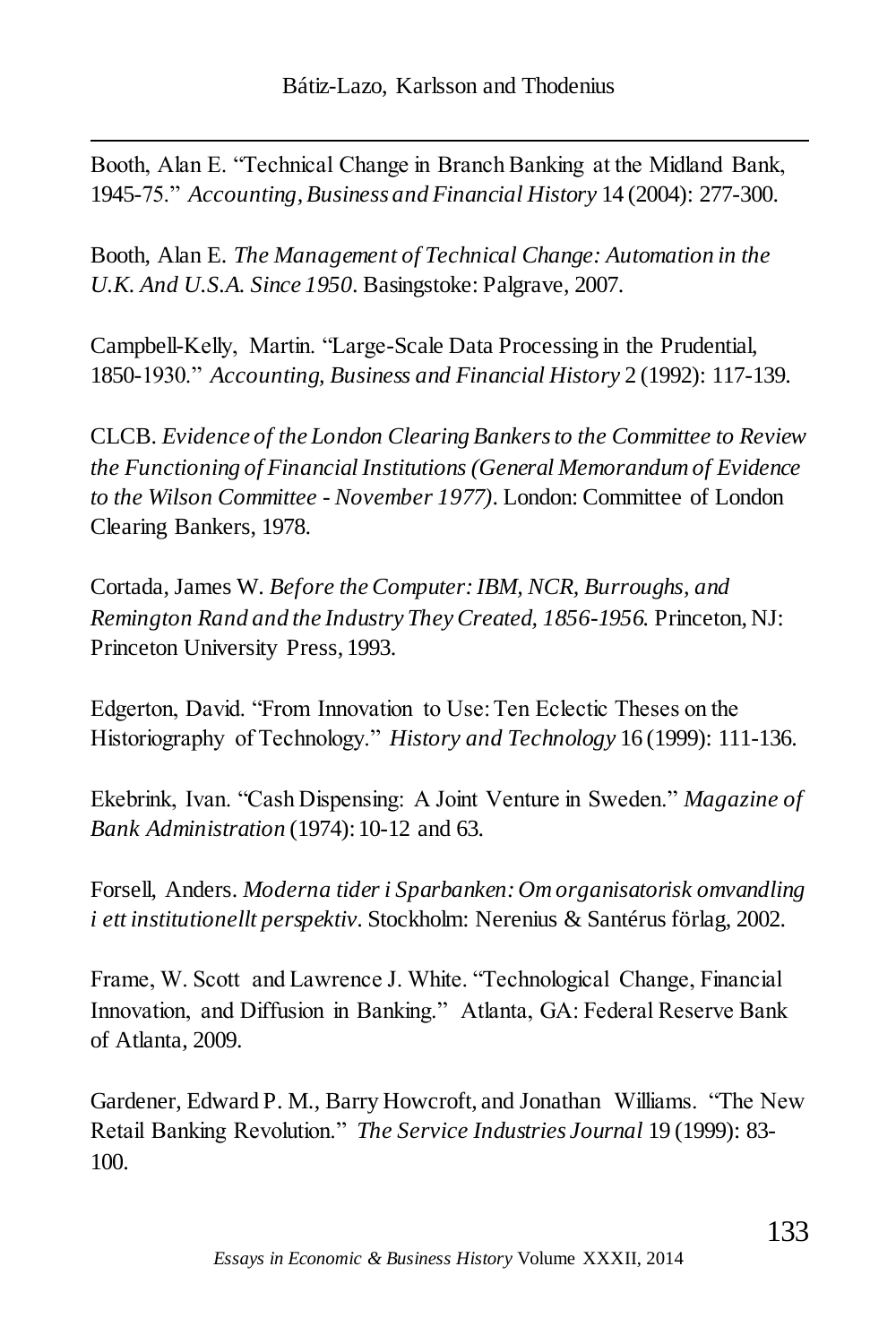Grossman, Richard. *Unsettled Account: The Evolution of Banking in the Industrialized World since 1800*. Princeton, NJ: Princeton University Press, 2010.

Guerreiro Wilson, Robbie. "'The Machine Should Fit the Work': Organisation and Method and British Approaches to New Technology in Business." *History and Technology* 24 (2008): 321-333.

Gustafsson, Katarina and Niklas Magnusson. "Stockholm Homeless Accept Credit Cards as Cash Is King No More." *The Independent*, October 28, 2013.

Haigh, Thomas. "The Chromium-Plated Tabulator: Institutionalizing an Electronic Revolution, 1954-1958." *IEEE Annals of the History of Computing* 23 (2001): 75-104.

Harper, Tom and Bernardo Bátiz-Lazo. *Cash Box: The Invention and Globalization of the ATM*. Louisville, KY: NetWorld Media Group, 2013.

Heide, Lars. "Punched Card and Computer Applications in Denmark 1911– 1970." *History and Technology* 11 (1994): 77-99.

Heide, Lars. "Punched Cards for Professional European Offices: Revisitign the Dynamics of Information Technology Diffusion from the United States to Europe, 1889-1918." *History and Technology* 24 (2008): 307-320.

Heide, Lars. *Punched-Card Systems and the Early Information Explosion, 1880-1945.* Studies in Industry and Society. Baltimore, MD: The John Hopkins University Press, 2009.

Hessling, Torbjörn. *Att spara eller inte spara - vilken fråga! Den sparfrämjande verksamheten 1920-1970*. Stockholm: Sparfrämjandet, 1990.

 $\overline{a}$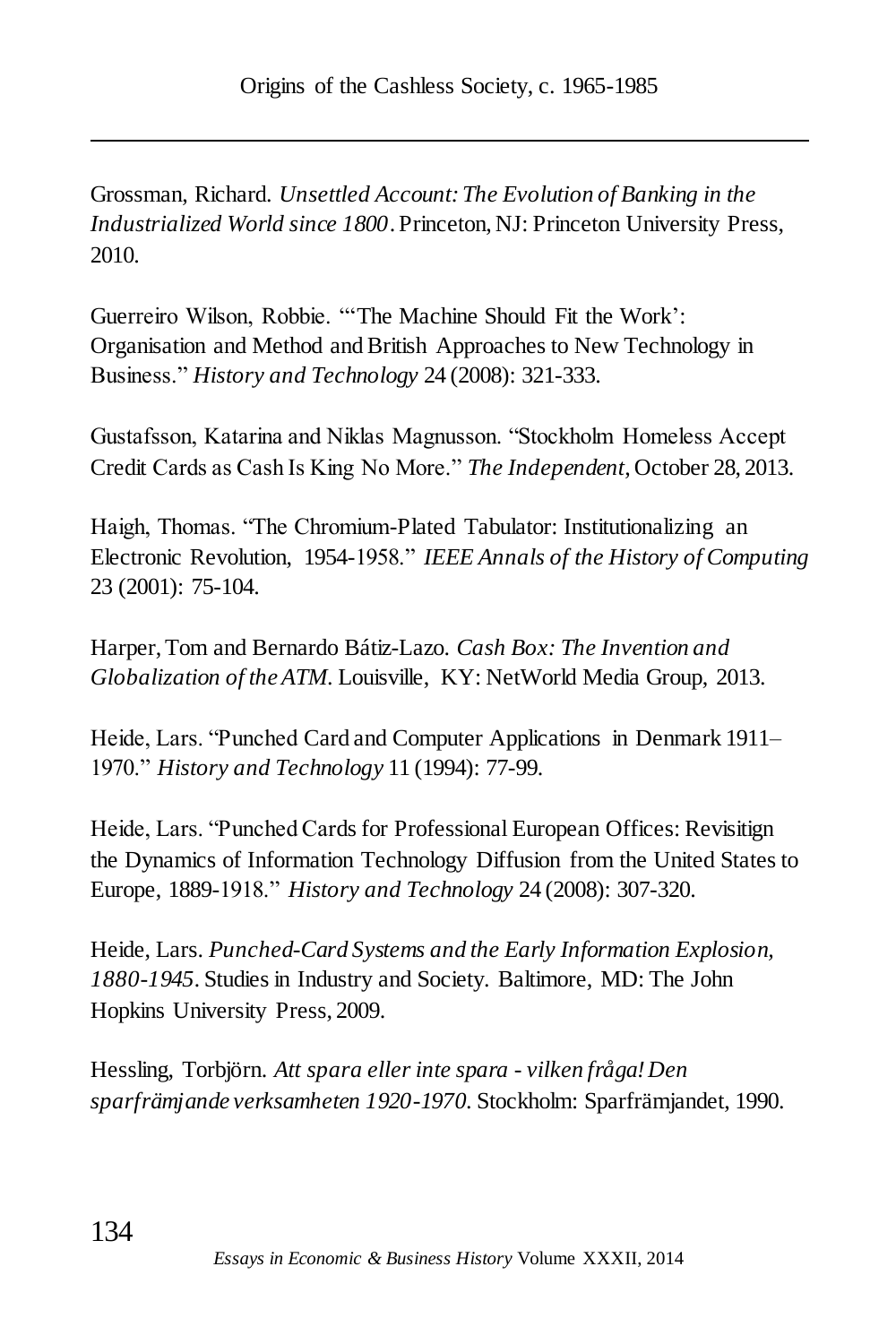Horne, H. Oliver. *A History of Savings Banks*. London: Oxford University Press, 1947.

 $\overline{a}$ 

Johnson, B. R. "First Steps in Self-Serving Banking." *TSB Gazette* 37 (3 - July 1967): 74-80.

Johnson, H.R. "The New Branch." *TSB Gazette* 19 (3 - July 1948): 7-10.

Körberg, Ingvar. *Förnyelsen: Sparbankernas historia 1945-1980*. Stockholm: Ekerlids förlag, 2006.

Lamoreaux, Naomi R., Daniel M. G. Raff, and Peter Temin. "Beyond Markets and Hierarchies: Towards a New Synthesis of American Business History." *American Historical Review* 108 (2003): 404-433.

Langlois, Richard N. "The Vanishing Hand: The Changing Dynamics of Industrial Capitalism." *Industrial and Corporate Change* 12 (2003): 351-385.

Maixé-Altés, J. Carles. "Enterprise and Philanthropy: The Dilemma of Scottish Savings Banks in the Late Nineteenth Century." *Accounting, Business & Financial History* 19 (2009): 39-59.

Martin, Ian. "Too Far Ahead of Its Time: Barclays, Burroughs and Real-Time Banking." *IEEE Annals of the History of Computing* 34 (2012): 2-16.

Mason, David L. *From Buildings and Loans to Bail-Outs: A History of the American Savings and Loan Industry, 1831-1995*. Cambridge: Cambridge University Press, 2004.

Michaud, André. "Contribution à L ́Histoire De La Société Transac — 1970- 1982." In *7e Colloque sur l'Histoire de l'Informatique et des Télécommunications*, edited by Jacques André and Pierre Mounier-Kuhn. Rennes-Cesson (France): INRIA/Université de Rennes, 2004.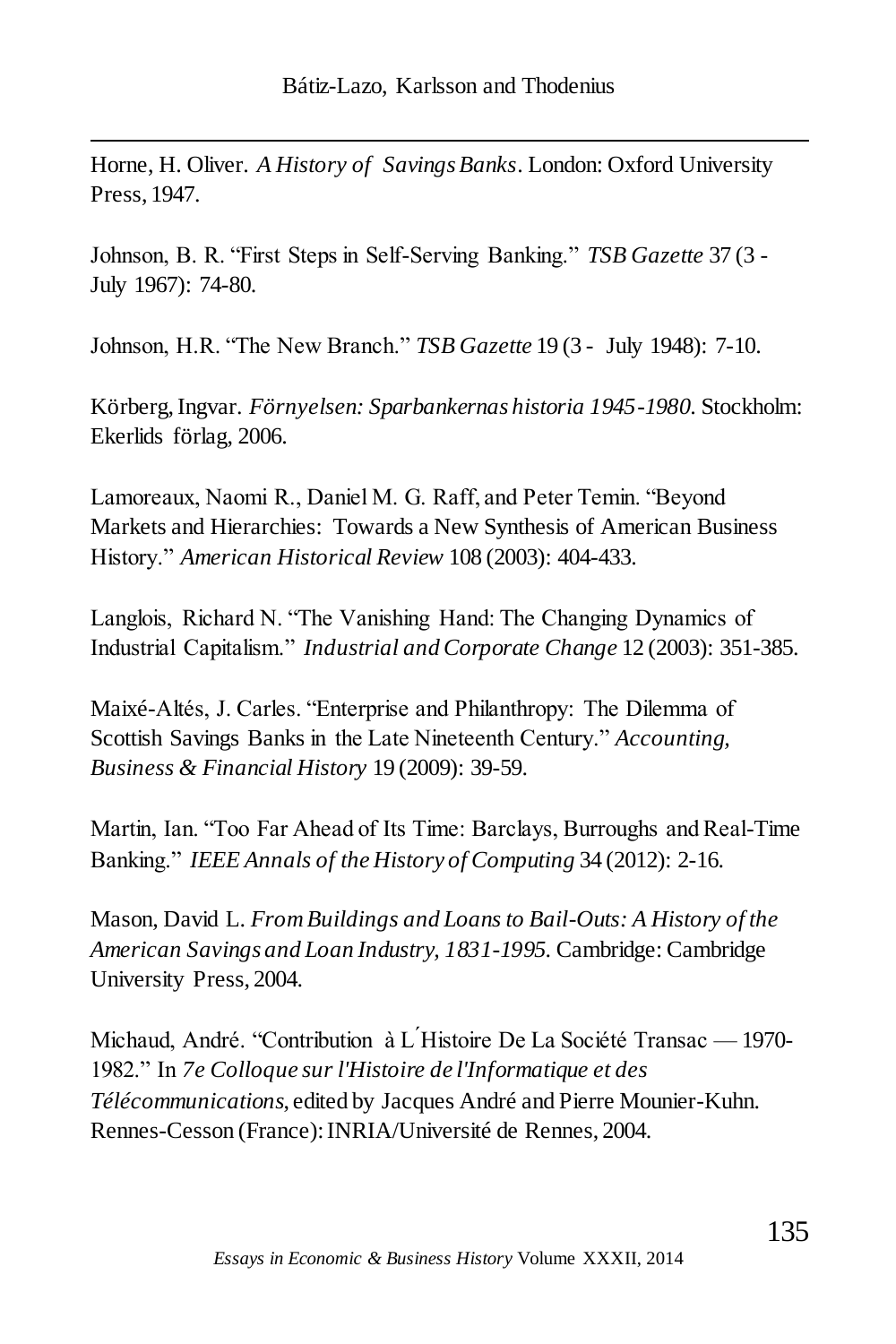$\overline{a}$ Misa, Thomas J. "Understanding "How Computing Changed the World'." *IEEE Annals in the History of Computing* 29 (2007): 52.

Moss, Michael S. and Iain Russell. *An Invaluable Treasure: A History of the TSB*. London: Weidenfeld and Nicolson, 1994.

O'Brien, Donough. "Antony Cleaver." In *Who?: The Most Remarkable People You've Never Heard Of*, edited by Donough O'Brien, 92-93. London: Bene Factum Publishing, 2013.

Payne, Peter L. "The Savings Bank of Glasgow, 1836-1914." In *Studies in Scottish Business History*, edited by Peter L. Payne. London: Cass, 1967.

Revell, Jack. *The British Financial System*. London: Macmillan, 1973.

Sanders, M. "Telefile - a Case Study of an Online Savings Bank Application." *Communications of the ACM* 6 (1963): 708-712.

Scott, Susan V. and Markos Zachariadis. "Origins and Development of SWIFT, 1973-2009." *Business History* 54 (2012): 462-482.

Scott, Susan V. and Markos Zachariadis. *The Society for Worldwide Interbank Financial Telecommunication (SWIFT): Cooperative Governance for Network Innovation, Standards, and Community*. London: Routledge, 2013.

Sinnott, Brendan. "Savings Banks Introduce Cheque Account." in *The Irish Times* (Dublin: 1970).

Sjölander, Anders. *Att reglera eller inte reglera: En undersökning av sparbanksfrågan i riksdagen 1882-1939.* Uppsala Papers in Financial History No 13, Uppsala: Department of Economic History, 2000.

Spadab. *Från fjäderpenna till microchip: Den tekniska utvecklingen I Sparbankerna*. Stockholm: Sparfrämjandet, 1987.